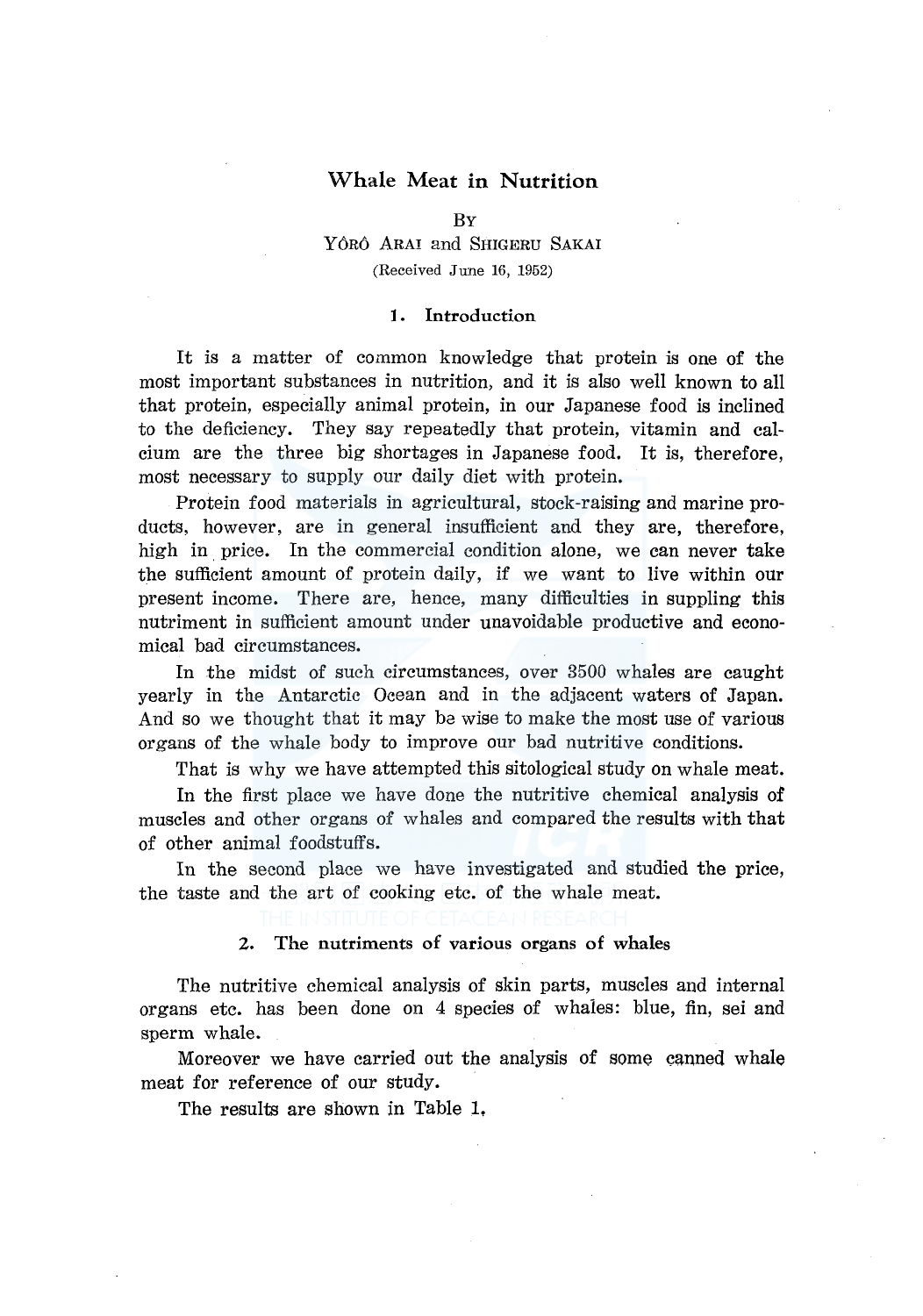$\overline{\mathcal{L}}$ 

|                                         | Species<br>of                          | Wa-<br>ter     | Pro-<br>tein   | $_{\rm{Fat}}$  | $_{\rm Ash}$ | Fuel<br>value | Cal-<br>cium | Pho-<br>spho-        | Iron<br>(F <sub>e</sub> ) | NaCl                 |
|-----------------------------------------|----------------------------------------|----------------|----------------|----------------|--------------|---------------|--------------|----------------------|---------------------------|----------------------|
| Organs                                  | Whales                                 | %              | %              | %              | %            | Calo-<br>ries | (Ca)         | rus(P)<br>$mg\%$ mg% | $mg\%$                    | $mg\%$               |
| Common meat (tinged<br>with red)<br>(A) | Sperm                                  | 74.49          | 20.83          | 3.56           | 1.12         | 115           | 16           | 71                   |                           |                      |
| (B)<br>" (rapid freezing)               | I)<br>$\boldsymbol{\eta}$              | 74.00<br>72.27 | 23.77<br>17.89 | 1.09<br>8.92   | 1.14<br>0.92 | 105<br>152    | 9<br>11      | 82<br>157            | 5                         |                      |
| " (slow freezing)                       | $\theta$                               | 67.74          | 18.49          | 12.84          | 0.93         | 190           | 17           | 120                  |                           |                      |
| Common meat (tinged<br>with red)        | $\theta$                               | 67.88          | 23.90          | 7.15           | 1.07         | 160           | 7            | 205                  | 20                        | 145                  |
| $\boldsymbol{\eta}$                     | n<br>Fin                               | 70.46<br>72.71 | 24.49<br>23,27 | 4.10<br>2.95   | 0.97<br>1.07 | 135<br>120    | 8<br>11      | 135<br>193           | 9<br>5                    | $\overline{7}$<br>65 |
|                                         | IJ                                     | 68.61          | 18,49          | 12.09          | 0.81         | 183           | 8            | 122                  | 6                         | 29                   |
|                                         | ∱<br>$\boldsymbol{\eta}$               | 83.93          | 22.87          | 12.35          | 0.81         | 203           | 4            | 112                  | 6                         | 51                   |
|                                         | n<br>IJ                                | 77.80<br>75.88 | 19.57<br>20.16 | 1.65<br>3.15   | 0.98         | 93            | 22           | 83                   |                           | شد                   |
|                                         | $\boldsymbol{\eta}$                    | 49.76          | 14.88          | 34.68          | 0.81<br>0.68 | 109<br>372    | 25           | 90                   | 1                         |                      |
|                                         | $\eta$                                 | 73.93          | 21.90          | 3.21           | 0.96         | 117           |              |                      |                           |                      |
|                                         | Blue                                   | 62.88          | 22.04          | 14.09          | 0.99         | 215           | 32           | 412                  |                           |                      |
| 11<br>$\boldsymbol{u}$                  | $_{\rm Sei}$                           | 73.79          | 24.70          | 0.67           | 0.84         | 104           | 7            | 183                  | $\boldsymbol{2}$          | 84                   |
| (salted)                                | Fin                                    | 59.10          | 24.37          | 6.21           | 10.22        | 154           | 49           | 1125                 | 4                         | بسب                  |
| Meat around ribs                        | Fin <sub>.</sub> 3                     | 62.35          | 18.84          | 18.18          | 0.65         | 238           | 5            | 70                   | $\overline{6}$            | 38                   |
|                                         |                                        | 69.52          | 22,35          | 7.20           | 0.93         | 154           | 14           | 117                  | 3                         |                      |
| II                                      | Sei <sub>ô</sub>                       | 77.48          | 21.60          | 0.33           | 0.58         | 89            | 6            | 69                   | 3                         | 26                   |
| Dorsal meat                             | Sperm                                  | 72.78          | 24.05          | 2.22           | 0.95         | 116           | 16           | 206                  | 20                        | 90                   |
| Tail meat                               | Fin                                    | 45.77          | 12.70          | 41.04          | 0.49         | 420           | 10           | 82                   | 4                         | 12                   |
|                                         | $\theta$                               | 62.88          | 22.04          | 14.09          | 0.99         | 215           | 32           | 414                  |                           |                      |
| $\eta$<br>$\theta$                      | 含<br>$\boldsymbol{\mathit{II}}$<br>Sei | 54.75<br>74.15 | 22.57<br>13.68 | 22.04<br>11.60 | 0.60<br>0.61 | 288<br>158    | 5<br>13      | 90<br>110            | 4<br>$\overline{2}$       | 31                   |
|                                         |                                        |                |                |                |              |               |              |                      |                           | 36                   |
| Tail flukes<br>$\boldsymbol{''}$        | Fin $\hat{\sigma}$                     | 53.20<br>55.86 | 28.59<br>28.17 | 17.95          | 0.26         | 276           | 8            | 45                   | $\boldsymbol{2}$          | 9                    |
|                                         | S <sub>perm</sub>                      |                |                | 15.25          | 0.72         | 250           | 11           | 26                   | $\overline{2}$            | 340                  |
| Ventral meat                            | Fin 含                                  | 64.06          | 19.15          | 15.43          | 0.76         | 218           | 5            | 141                  | 3                         | 68                   |
|                                         | 杏合                                     | 73.62          | 21.48          | 4.06           | 0.84         | 123           | 14           | 87                   | 6                         | 256                  |
| II<br>$\theta$                          | $\theta$                               | 75.05<br>68.51 | 22.00<br>24.06 | 2.02<br>6.60   | 0.93<br>0.83 | 106           | 6<br>10      | 161                  | 3                         | 106                  |
| $\boldsymbol{\mu}$                      | Blue含                                  | $71.10\,$      | 21.77          | 6.24           | 0.89         | 156<br>143    | 6            | 85<br>137            | 4<br>$\bar{3}$            | 71<br>145            |
| $\theta$                                | Sei                                    | 72.67          | 21.80          | 4.75           | 0.72         | 130           | 6            | 96                   | 3                         | 52                   |
| Blubber of ventral                      |                                        |                |                |                |              |               |              |                      |                           |                      |
| grooves                                 | Fin                                    | 54.07          | 22.21          | 22.55          | 0.54         | 291           | 8            | 21                   | 2                         | $310\,$              |
|                                         |                                        | 61.05          | 22.48          | 15.80          | 0.68         | 232           | 8            | 42                   | 3                         | 268                  |
| $\boldsymbol{\eta}$                     | $B\parallel_{\mathcal{B}} \mathcal{L}$ | 60.48          | 20.24          | 18.72          | 0.56         | 249           | 8            | 29                   | $\overline{2}$            | 244                  |
| Epidermis of head                       |                                        |                |                |                |              |               |              |                      |                           |                      |
| and back                                | Fin 含                                  | 65.87          | 30.31          | 2.62           | 1.20         | 145           | 36           | 111                  | 11                        | 101                  |
| Epidermis & Cutis<br>of head            | $\theta$                               | 35.56          | 10.72          | 53.70          | 0.22         | 526           | 6            | $^{31}$              | 1                         | 10                   |
|                                         | €<br>$^{\prime\prime}$                 | 32.80          | 13.92          | 52.89          | 0.35         | 532           | 6            | 28                   | 3                         | 47                   |
| Epidermis & Cutis<br>of back            | $\boldsymbol{\eta}$                    | 24.63          | 10.08          | 65.05          | 0.24         | 626           | 4            | 21                   | $\overline{2}$            | 86                   |
| Epidermis & Cutis                       | $^{\prime\prime}$                      | 30.57          | 8.38           | 60.91          | 0.14         | 582           | 5            | 37                   | 1                         | $\ket{10,028}$       |
|                                         |                                        |                |                |                |              |               |              |                      |                           |                      |
| Jaw ligament                            | Sperm                                  |                | 72.73  18.30   | 7.87           | 1.10         | 144           | 23           | 63                   | 21                        | 389                  |

Table 1. Nutrients of various organs (4 species of whales).

 $\hat{\mathbf{v}}$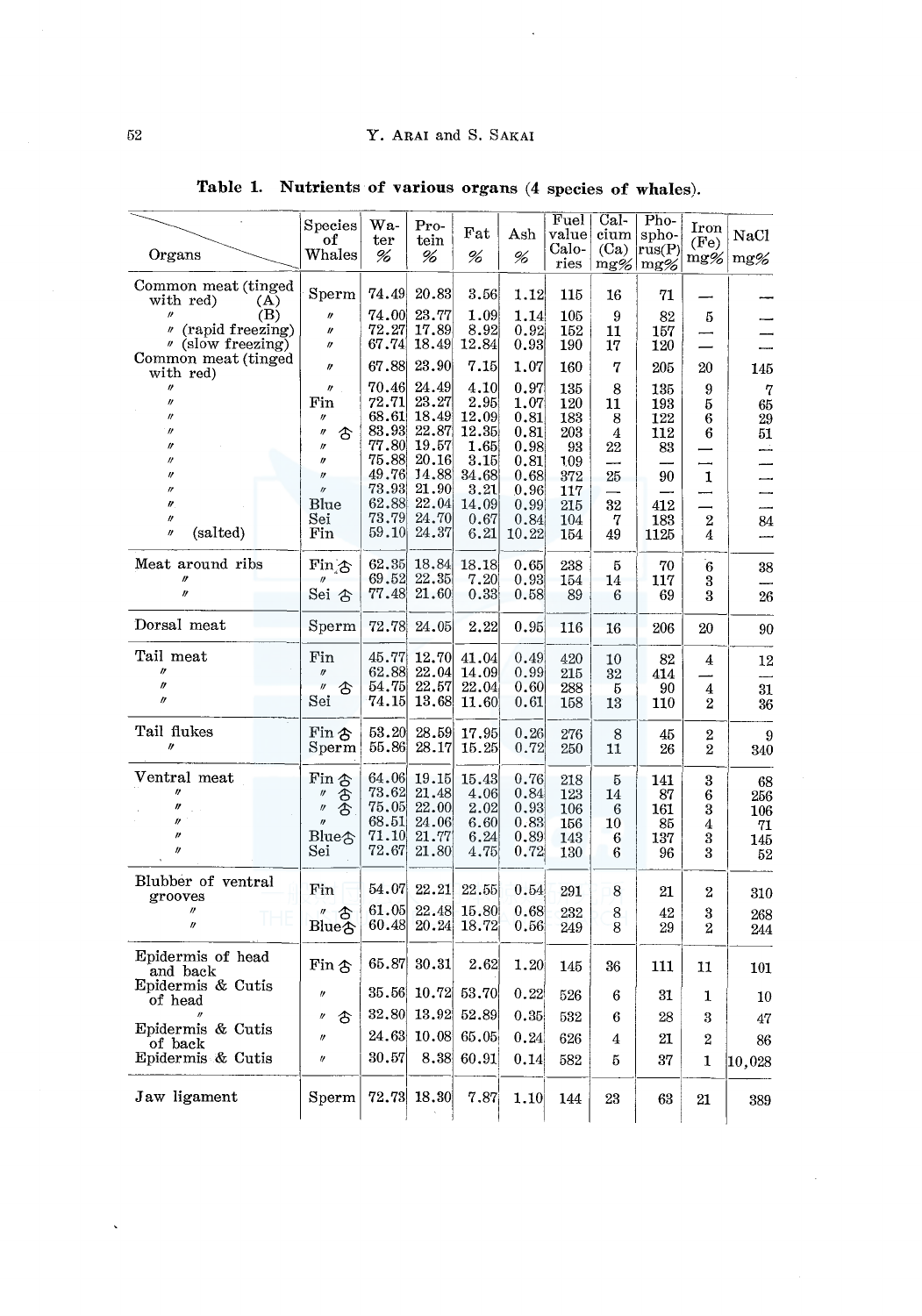# Whale Meat in Nutrition

 $\mathcal{A}$ 

 $\overline{\phantom{a}}$ 

 $\bar{\beta}$ 

|                                                                 | Species<br>оf<br>Whales                      | Wa-<br>ter                       | Pro-<br>tein                     | Fat                           | Ash                          | Fuel<br>value<br>Calo-  | Cal-<br>$_{\rm cium}$<br>(Ca) | $Pho-$<br>spho-<br>$ \hat{\mathrm{rus}}(\mathrm{P}) $ | Iron<br>(F <sub>e</sub> ) | <b>NaCl</b>              |
|-----------------------------------------------------------------|----------------------------------------------|----------------------------------|----------------------------------|-------------------------------|------------------------------|-------------------------|-------------------------------|-------------------------------------------------------|---------------------------|--------------------------|
| Organs                                                          |                                              | %                                | %                                | %                             | %                            | ries                    | $mg\%$                        | $mg\%$                                                | mg%                       | $mg\%$                   |
| Nasal cartilage                                                 | Fin<br>Sei                                   | 85.47<br>86.65                   | 13.13<br>11.50                   | 0.13<br>0.21                  | 1.27<br>1.64                 | 54<br>48                | 62<br>48                      | 10<br>18                                              | $\boldsymbol{2}$<br>1     | 142<br>101               |
| Tongue<br>$\theta$                                              | Fin 含<br>Sei<br>Sperm                        | 18.27<br>41.10<br>49.57          | 9.20<br>7.48<br>45.23            | 7.62<br>50.71<br>3.53         | 0.91<br>0.71                 | 681<br>486              | 27<br>8<br>50                 | 28<br>21                                              | 1<br>1                    | 481<br>520               |
|                                                                 |                                              |                                  |                                  |                               | 1.67                         | 213                     |                               | 373                                                   | 36                        | 452                      |
| Oesophagus                                                      | Sperm                                        | 74.21                            | 24.89                            | 0.47                          | 0.43                         | 104                     | 14                            | 206                                                   | 8                         | 609                      |
| Stomach<br>The first Stomach<br>The second<br>$^{\prime\prime}$ | Fin 含<br>Sei<br>Sperm<br>IJ                  | 77.08<br>76.81<br>71.20<br>78.20 | 17.98<br>17.29<br>27.20<br>20,05 | 3.30<br>4.39<br>0.70<br>0.84  | 1.64<br>1.51<br>0.90<br>0.91 | 102<br>109<br>115<br>88 | 28<br>31<br>17<br>12          | 230<br>202<br>319<br>247                              | 8<br>9<br>21<br>5         | 385<br>314<br>392        |
| The third<br>$\eta$                                             | $\theta$                                     | 26.77                            | 6.04                             | 66.75                         | 0.44                         | 925                     | 9                             | 80                                                    | 11                        | 986<br>405               |
| Small gut<br>$\theta$                                           | Fin<br>$''$ $\uparrow$<br>Blue               | 80.78<br>81.15<br>79.31          | 14.07<br>13.70<br>16.58          | 4.04<br>3.46<br>2.62          | 1.13<br>1.69<br>1.49         | 93<br>86<br>90          | 11<br>32<br>35                | 103<br>65<br>349                                      | 3<br>3<br>3               | 256<br>1,010             |
| Large gut<br>$\prime$                                           | Blue<br>Sperm                                | 73.66<br>65.53                   | 14.12<br>15.68                   | 11.44<br>17.51                | 0.78<br>1.28                 | 160<br>220              | 29                            | 498<br>95                                             | 15<br>14                  | 202                      |
| Lung<br>$\pmb{\eta}$<br>$\boldsymbol{\mu}$<br>$^{\prime\prime}$ | Fin 含<br>Sei<br>Sperm<br>$\boldsymbol{\eta}$ | 77.92<br>76.65<br>74.85<br>80.94 | 19.92<br>20.03<br>21.22<br>16.34 | 0.55<br>1.50<br>2.63<br>0.98  | 1.61<br>1.82<br>1.30<br>1.74 | 85<br>94<br>109<br>74   | 49<br>38<br>42<br>27          | 134<br>161<br>184<br>64                               | 10<br>16<br>27<br>25      | 729<br>825<br>628<br>902 |
| ${\rm Heart}$<br>$^{\prime\prime}$                              | Fin 含<br>Sei                                 | 79.16<br>$72.26\,$               | 18.68<br>17.22                   | 1.20<br>5.51                  | 0.95<br>1.01                 | 86<br>118               | 9<br>8                        | 231<br>160                                            | 9<br>8                    | 115<br>175               |
| Liver<br>$\boldsymbol{\theta}$<br>$\boldsymbol{n}$              | Fin 含<br>$_{\rm Sei}$<br>Sperm               | 68.40<br>$73.06\,$<br>73.83      | 23.60<br>21.57<br>20.75          | 4.29<br>2.57<br>4.47          | 1.41<br>1.25<br>0.95         | 142<br>116<br>123       | 8<br>13<br>13                 | 166<br>275<br>154                                     | 117<br>34<br>45           | 24<br>58<br>$108\,$      |
| Kidney<br>11<br>$^{\prime\prime}$<br>$\boldsymbol{y}$           | Fin<br>$\boldsymbol{\eta}$<br>Sei<br>Sperm   | 79.56<br>76.45<br>79.80<br>66.47 | 15.97<br>18.97<br>16.09<br>15.04 | 3.34<br>3.46<br>2.70<br>17.25 | 1.13<br>1.12<br>1.41<br>1.24 | 94<br>107<br>89<br>215  | 14<br>21<br>19<br>36          | 162<br>80<br>174<br>107                               | 6<br>7<br>6<br>11         | 278<br>530<br>204<br>631 |
| Pancreas<br>11<br>ŋ                                             | Fin<br>Sei<br>Sperm                          | 77.51<br>75.45<br>40.69          | 16.38<br>17.90<br>2.84           | 4.45<br>4.79<br>56.19         | 1.66<br>1.86<br>0.28         | 106<br>115<br>517       | 31<br>14<br>9                 | 446<br>386<br>35                                      | 11<br>4<br>24             | 342<br>460<br>0          |
| Spleen                                                          | Sperm                                        | 52.49                            | 19.88                            | 26.71                         | 0.92                         | 320                     | 14                            | 245                                                   | 14                        | 222                      |
| Testicle<br>II<br>l)                                            | Fin<br>Sei<br>Sperm                          | 82.54<br>85.26                   | 83.97 12.18<br>14.40<br>11.02    | 2.68<br>1.84<br>2.87          | 1.17<br>1.22<br>0.85         | 72<br>$74\,$<br>70      | 14<br>10<br>12                | 112<br>249<br>149                                     | 5<br>4<br>4               | 370<br>263<br>243        |
| Ovary                                                           | Sei                                          | 81.61                            | 16.80                            | 0.47                          | 1.12                         | 71                      | 17                            | 107                                                   | 5                         | 604                      |
| Fat tissue of the<br>intestine<br>lt                            | Sperm<br>$\eta$                              | 55.98<br>15.19                   | 1.70                             | 24.66 18.87<br>82.86          | 0.49<br>0.25                 | 268<br>753              | 4<br>$\overline{2}$           | 85<br>23                                              | 4                         | 27                       |
|                                                                 |                                              |                                  |                                  |                               |                              |                         |                               |                                                       | 9                         | 170                      |

 $\tilde{\mathcal{C}}$ 

÷,

 $\bar{\bar{z}}$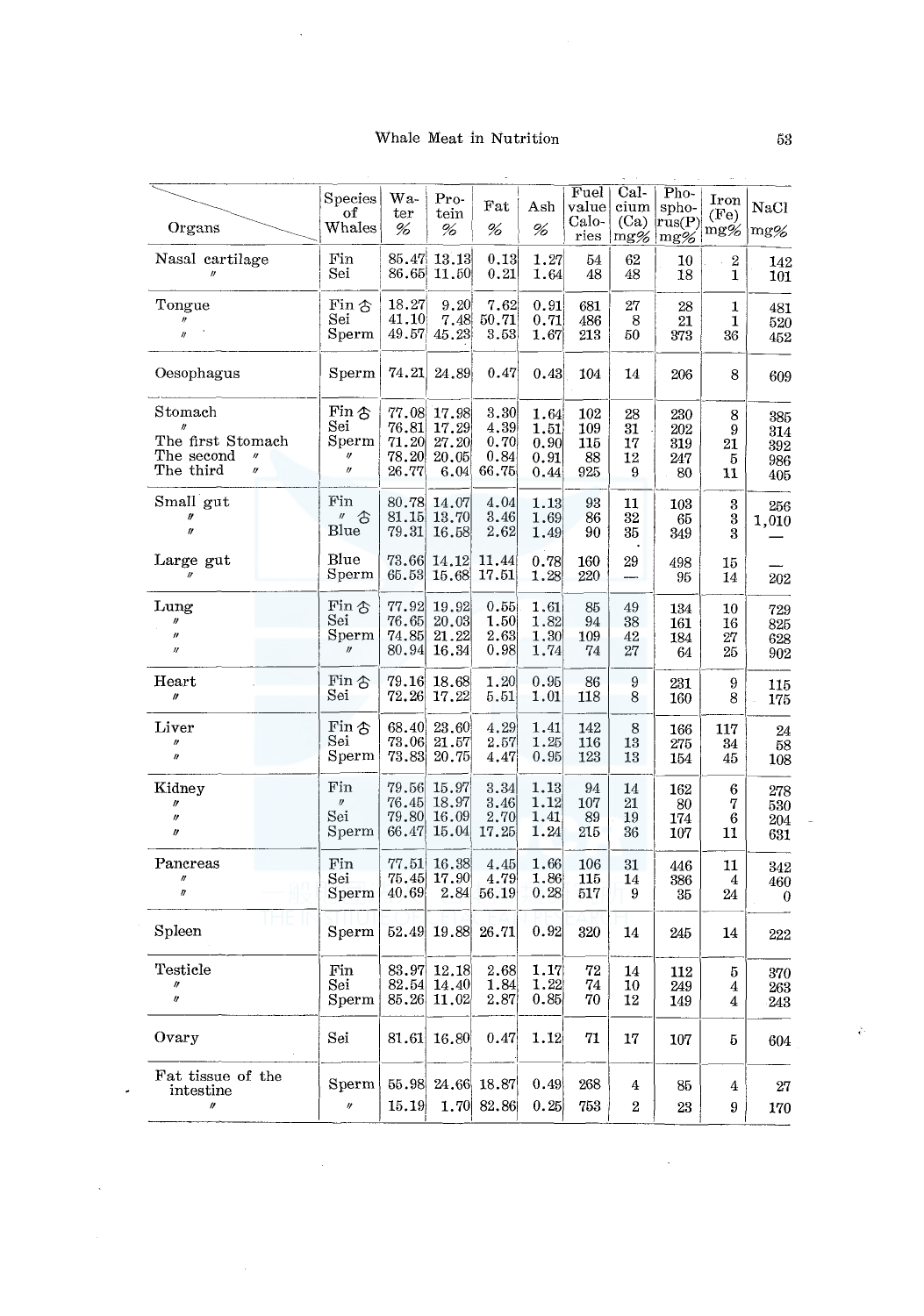Y. ARAI and S. SAKAt

The facts which we have known from this analysis are as follows:

1) Protein

The content of protein of the epidermal part of the head and back (Fin wh.) was the most  $(30.31\%)$  and that of pancreas and 3. stomach (sperm wh.) were the least  $(2.84 \text{ and } 6.04\% \text{ respectively})$ . The content of it of muscles, so-called "red meat", was as shown under.

> Blue wh. 22.40% Fin wh. 23.27-18.49% Sei wh. 24.70% Sperm wh. 24.49-20.83%

#### 2) Fat

The content of fat of the cutis and subcutaneous part (fin wh.) was the most  $(65.05\%)$  and that of the nasal cartilage (fin wh.) was the least  $(0.13)$ . The muscles show the content of fat from 0.13 to 34.68 in per cent. Many internal organs, except the tongue, show the content of 0.5-5.0 in per cent.

#### 3) Calories

Calories culculated from the content of nutrients of various organs are between 604 (cutis and subcutaneous part of the back, the highest) and 51 (nasal cartilage, the lowest). The cutis and subcutaneous part and the tongue are especially rich in calories and it is clear that the calories generally become higher in proportion to the content of fat. The muscles show 48-420 cal.. The internal organs, except the special ones like the tongue, show the calories of 70-220. The stomach, pancreas and spleen are sometimes considerably rich in calories.

# 4) Calcium

The most content of calcium was found in the nasal cartilage of the fin whale  $(62 \text{ mg\%})$  and the least in the cutis and subcutaneous parts of itself (4 mg%). In general the epidermal part and muscles are rich in calcium compared with the internal organs. Especially the nasal cartilage, the lung and the epidermal part contain a large amount of calcium. The content of it of the muscles lies between 5 and 36 mg per cent.

#### 5) Phosphorus

The content of phosphorus of the pancreas (fin wh.) was the most (446 mg%) and that of the nasal cartilage (fin wh.) was the least. The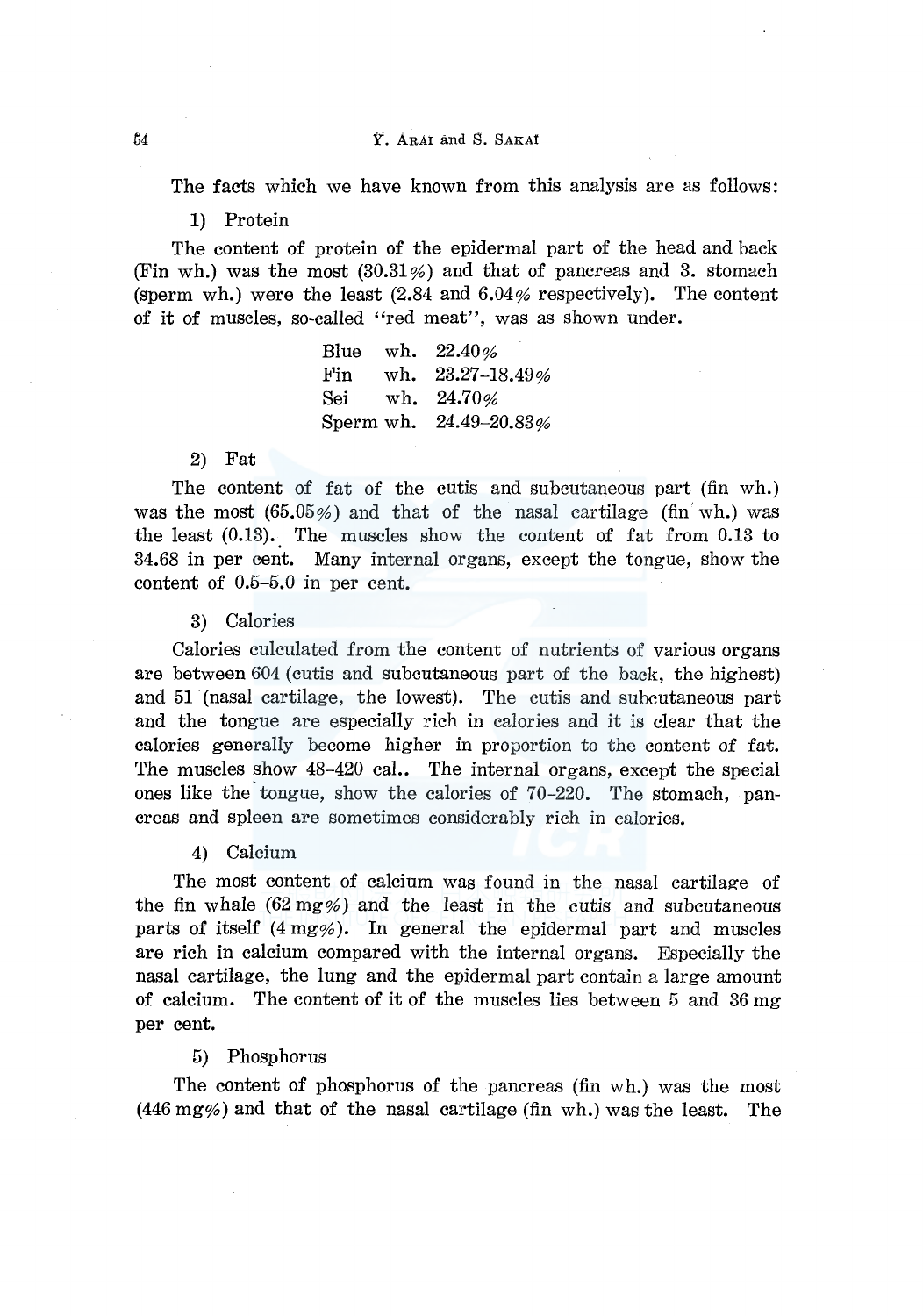fatty parts of whales, such as the tongue and subcutaneous part, are in general low in phosphorus. The content of phosphorus of the muscles lies between 10 and 534 mg per cent.

6) Iron

The liver (fin wh.  $\circ$ ) contained the most iron (117 mg%) and the tongue and the nasal cartilage etc. the least  $(1 \text{ mg\%})$ . The fatty parts of whales, such as the tongue and the cutis and suncutaneous part etc. are poor in iron. The content of iron of the muscles shows  $2 \text{ to } 20 \text{ mg}$ per cent.

#### 7) NaCl

The lung (sei wh.) contained the most NaCl (825 mg%) and the tail flukes (fin wh.  $\circ$ ) the least (9 mg%). In general the lung, ovarium, tongue and pancreas etc. indicate the large content of this salt. However, the skin parts and muscles, with the exception of the blubber of ventral grooves, are low in the salt.

It is evident that according to the tested materials, though they are samples of the same name, show extraordinary different contents of the salt. And we suppose that this fact might be caused by the samples which were accidentally mixed with salt when they were artificially frozen or stored or transported.

From the results above mentioned we summarize as follows:

a) The content of nutriments of organs of the whale does not indicate much difference depending on the species, sex, age or the area where the whale was caught.

b) Protein abounds in muscles, internal organs etc. and fatty parts of the body are low in this nutriment.

c) Fat abounds in skin parts.

d) Calories are as a rule in proportion with the content of fat of organs. Accordingly the skin parts are rich in them.

e) Minerals are abounded in internal organs.

f) When we compared whale meat with beef and pork etc. we found that they did not much differ in the content of nutriments.

#### 3. Nutrients of canned whale meat

Table 2 shows the results of the measurement of nutrients of the canned whale meat which was made of the meat brought back frozen from the Antarctic Ocean.

Protein content of these products lies between  $22.71\%$  and  $26.81\%$ ,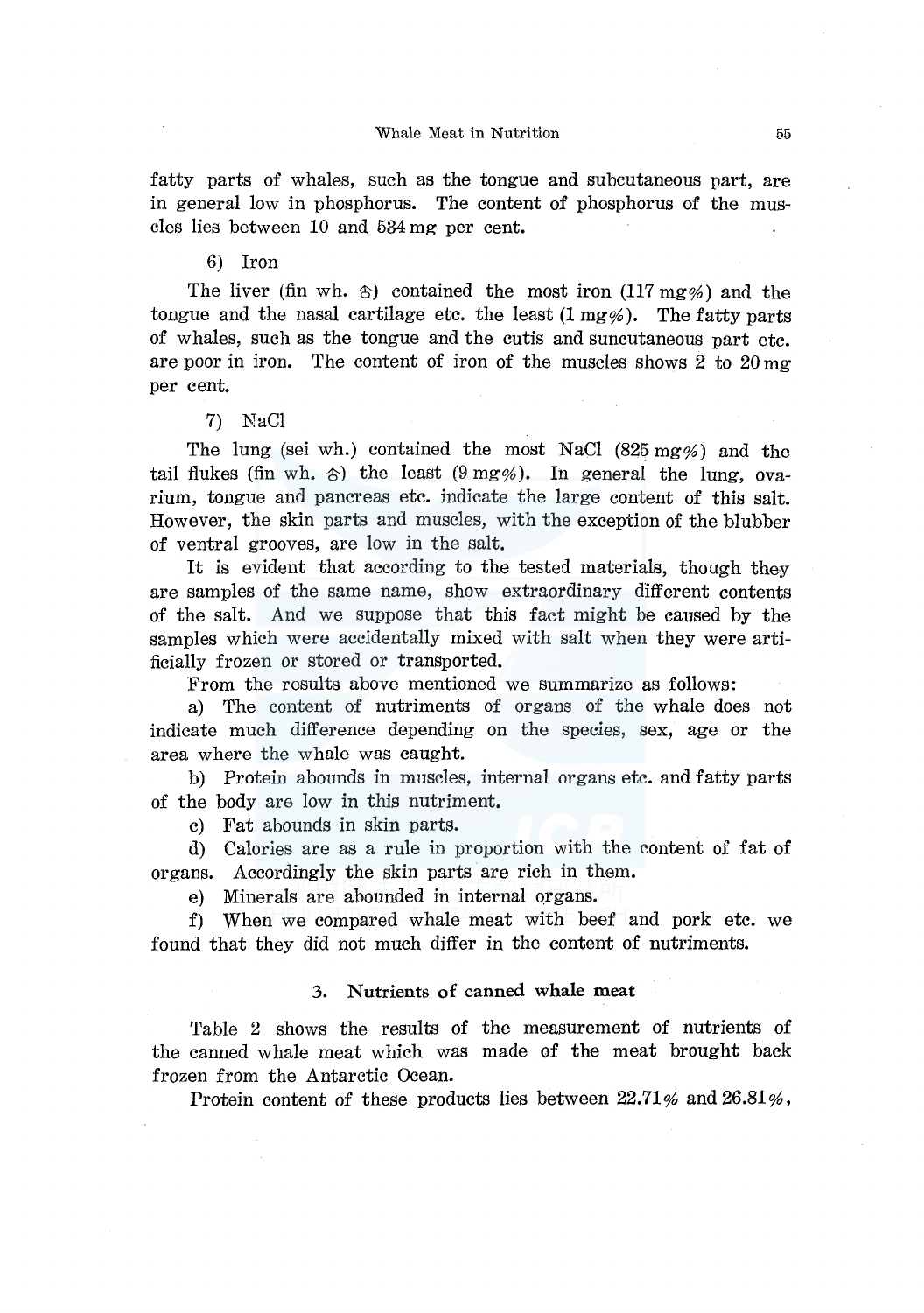on the whole  $25\%$ . Fat between  $3.42\%$  and  $7.61\%$ , on the whole  $4\%$ . Minerals between  $3.16\%$  and  $7.77\%$ , on the whole  $3.5\%$ .

Some of these are seasoned with carbohydrate, NaCl and soy etc. and the sugar content of "yamatoni'', which is a flavoured canned meat and is very popular one in Japan, was, calculated as cane sugar, 3.33 to 7.44%. It was hard to prove the existence of artificial sweet matter, like saccharine and dulcine. The amount of them has to be minimum, if any. "Yamatoni" of sperm whale meat and fin whale ventral meat, and merely boiled meat made of meat preserved with salt, contained 0.008, 0.011 and 0.009% nitre respectively which is used to bring out the colour of meat.

| to bring out the colour of meat.                    |                                       |                                 |                    |          |                             |                                 |                        |
|-----------------------------------------------------|---------------------------------------|---------------------------------|--------------------|----------|-----------------------------|---------------------------------|------------------------|
|                                                     | Table 2.                              | Nutrients of whale meat canned. |                    |          |                             |                                 |                        |
| <b>Nutrients</b><br>Canned meat                     | NaCl<br>%                             | Protein<br>%                    | $_{\rm{Fat}}$<br>% | Ash<br>% | $\operatorname{Water}$<br>% | $\rm Fuel$<br>value<br>calories | Carbo-<br>hydrate<br>% |
| Yamatoni (Sperm)                                    |                                       | 26.45                           | 4.21               | 3.64     | 61.38                       | 161                             | 4.32                   |
| (Fin)<br>$\boldsymbol{\eta}$                        |                                       | 25.67                           | 4.71               | 3.68     | 62.09                       | 161                             | 3.85                   |
| Meat (tinged with red,<br>salted) boild plain (Fin) | 0.66                                  | 25.17                           | 3.42               | 3,44     | 67.97                       | 132                             |                        |
| Yamatoni of ventral<br>blubber                      | Sugar $\%$<br>(as cane sugar)<br>3.33 | 26.34                           | 5.90               | 3.77     | 60.66                       | 172                             |                        |
| Yamatoni of ventral<br>meat (Fin and Sei)           | 3.92                                  | 24.89                           | 4.32               | 3.54     | 63.33                       | 155                             |                        |
| Yamatoni of common<br>meat (Fin)                    | 7.38                                  | 26.81                           | 3.71               | 3.75     | 58.35                       | 170                             |                        |
| Yamatoni of ventral<br>meat salted                  | 7.44                                  | 22.71                           | $-4.66$            | 3.16     | 62.03                       | 163                             |                        |
| Yamatoni of heart<br>(Fin)                          | 6.82                                  | 26.26                           | 7.61               | 3.68     | 55.63                       | 201                             |                        |

Table 2. Nutrients of whale meat canned.

## 4. Price of whale meat

Since we acknowledged from results of our study that whale meat is in the nutritive value almost equal to other meat, especially beaf and pork, we intended to make the best use of it. Therefore we first investigated the price of it and compared it with other protein food stuffs.

Those inserted in Table 3 were the retail prices of them on September 12, 1951 in the city of Tokyo.

The non eatable parts of those food stuffs were put away, and the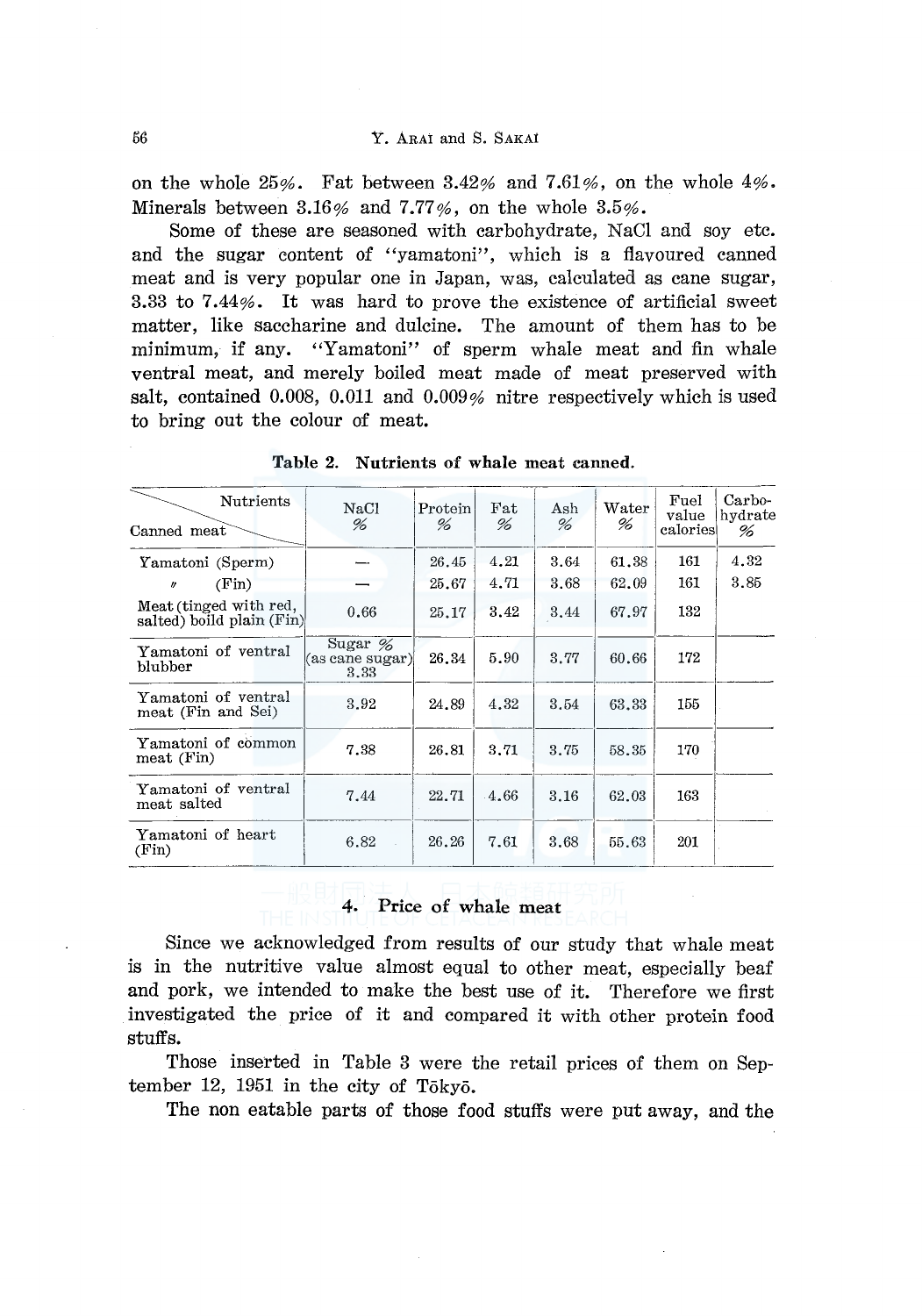protein content of the rest was calculated from the analytical data of the nutrients of the foodstuffs by grams.

Dividing the prices by the number of obtained grams, we were able to know the prices of each food stuffs per 1 gram protein. Thus we compared the prices with one another.

Through the investigation it became clear that whale meat was remarkably cheap and dearer a bit than the cuttle fisches which were caught in large quantities in the best season for the haul. Regarding the protein content and the price of whale meat, to say the least of it, we really believe that it is to be used with much effect on the daily diet.

| Foodstuff                                | Retail price<br>yen      |        | Protein in $100 \text{ g}$<br>of foodstuffs<br>g | Price per $1g$<br>protein<br>yen |  |
|------------------------------------------|--------------------------|--------|--------------------------------------------------|----------------------------------|--|
|                                          |                          |        |                                                  |                                  |  |
| Whale meat (tinged with red)             | 100 momme                | 40.00  | 23.23                                            | 0.45                             |  |
| Tail flukes of whales                    | $\eta$                   | 100.00 | 28.59                                            | 0.93                             |  |
| Beef (good)                              | $\eta$                   | 150.00 | 20.10                                            | 1.99                             |  |
| (common)<br>$^{\prime\prime}$            | $\prime$                 | 130.00 | 19.20                                            | 1.81                             |  |
| Pork (good)                              | $\eta$                   | 180.00 | 21,40                                            | 2.24                             |  |
| (common)<br>n                            | 11                       | 150.00 | 14.10                                            | 2.84                             |  |
| Sardine                                  | $\cdot$ H                | 33.00  | 17.00                                            | 0.52                             |  |
| Mackerel                                 | $\boldsymbol{\eta}$      | 67.00  | 18.00                                            | 1.00                             |  |
| Tunny                                    | 20 momme                 | 15.00  | 23.00                                            | 0.87                             |  |
| Cuttle fish                              | 100<br>$^{\prime\prime}$ | 22.55  | 17.00                                            | 0.35                             |  |
| Hen's egg                                | one $(47 g)$             | 15.00  | 16.10                                            | 1,98                             |  |
| Satsumaage (fried hashed fish<br>in oil) | 100 momme                | 50.00  | 14.10                                            | 0.85                             |  |

Table 3. Prices of various protein foodstuffs (November 12, 1951).

The price is calculated from 100 momme =  $375 g$ .

#### 5. Survey on school-children's taste to whale meat

Each man has own likes and dislikes, and some people like whale meat and others dislike.

It is also the truth that the popularity of whale meat differs, according to districts, for instance, it is relatively popular with the people who live in Kwansai and Kyūshū districts, and is unpopular with them in Kwanto and Tohoku districts. That is how the people have been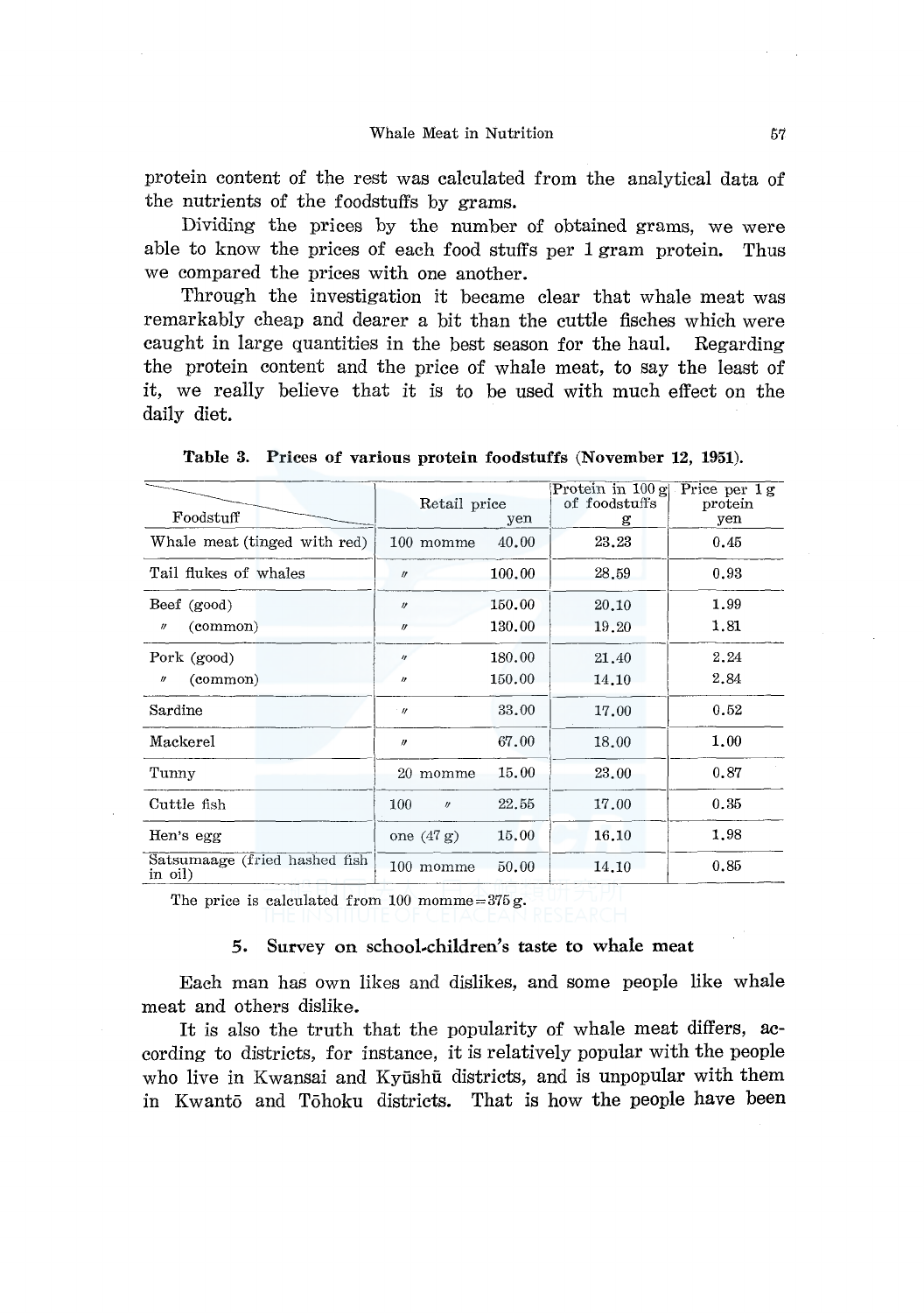| total    | $_{\rm total}$ | 34.5                                                                                                                                                                                                                                                                                                                                                                                                                    | $_{\rm tota}$                                                              |
|----------|----------------|-------------------------------------------------------------------------------------------------------------------------------------------------------------------------------------------------------------------------------------------------------------------------------------------------------------------------------------------------------------------------------------------------------------------------|----------------------------------------------------------------------------|
| R.       | female         | g 809610945984<br>18.4                                                                                                                                                                                                                                                                                                                                                                                                  | in total<br>female                                                         |
| Averages | male           | dina mandidiri din din 1986<br>Mindidiri din 1987<br>16.1                                                                                                                                                                                                                                                                                                                                                               | $\left  \frac{\text{in total}}{\text{7578}} \right $<br>male               |
|          | total          | matamitiatano<br>condicional cristal<br>$^{\infty}$<br><sub>ယ</sub> ောဠ်ထဲတယ္–ြုံ႕တယ္လိုယ္<br>22                                                                                                                                                                                                                                                                                                                        | 9831980                                                                    |
| Class    | female         | $\frac{3}{20}$ .<br>cannocomaddol<br>oonanomnomno<br>Condinginomnom                                                                                                                                                                                                                                                                                                                                                     |                                                                            |
| ΣĻ       | əlam           | <u>ळञ्चठनवडारठवच</u><br>10<br>ढलठठललढकललम्<br>लंगलंगलंगलंगटकं<br>ю<br>17.                                                                                                                                                                                                                                                                                                                                               | 997                                                                        |
|          | total          | Ξ<br>s<br>21 novembre - 1923<br>20 novembre - 1924<br>7<br>$\frac{3}{4}$<br>ଞ୍ଜ                                                                                                                                                                                                                                                                                                                                         |                                                                            |
| Class    | female         | 23.644<br><u>লেळকনমৰমালচনচৰ</u><br>$\overline{1}$ 80 $\overline{4}$ 6 $\overline{1}$ 81 $\overline{1}$ 81 $\overline{8}$ 80 $\overline{8}$ 80 $\overline{9}$ 80 $\overline{9}$<br>Log of the contraction of the contraction of the contraction of the contraction of the contraction of the contr<br>The contraction of the contraction of the contraction of the contraction of the contraction of the contractio<br>2 | 1238 1248 2481 1238 1230 2468 1584 1431 3015 1327 1332 2659 1199 1155 2354 |
| ⊳        | əlam           | cadronom-additional<br>る する ーーー さいりょうしょう しゅうしょう しゅうしょう しょうしょう<br>20.4                                                                                                                                                                                                                                                                                                                                                   |                                                                            |
|          | total          | <b>SHOMMADNOWG</b><br>sonnaran artis<br>Santara agant<br>.236.6<br>$\frac{1}{12}$ $\frac{1}{12}$ $\frac{1}{5}$ $\frac{1}{20}$ $\frac{1}{20}$ $\frac{1}{20}$ $\frac{1}{20}$ $\frac{1}{20}$ $\frac{1}{20}$ $\frac{1}{20}$ $\frac{1}{20}$ $\frac{1}{20}$ $\frac{1}{20}$ $\frac{1}{20}$ $\frac{1}{20}$ $\frac{1}{20}$ $\frac{1}{20}$ $\frac{1}{20}$ $\frac{1}{20}$                                                          |                                                                            |
| Class    | əlaməì         | ã.<br>$\frac{\phi \omega \alpha \phi \omega \omega \pi \omega}{\phi \omega \omega \pi \omega \omega}$                                                                                                                                                                                                                                                                                                                   |                                                                            |
| P        | əlam           | cacodococacoco<br>soo sa da sa sa da sa ca<br>Santa da da da da da da<br>4<br>ை அந்திய விரை அத்திலை<br>ల                                                                                                                                                                                                                                                                                                                |                                                                            |
|          | 18101          | ∞<br><u>sa</u>                                                                                                                                                                                                                                                                                                                                                                                                          |                                                                            |
| Class    | female         | $\overline{\circ}$ <sub>24</sub> $\circ$ <sub>229</sub> $\overline{\circ}$ <sub>24</sub> $\overline{\circ}$ <sub>24</sub> $\overline{\circ}$<br><u>wwidadio cha c</u><br>಼                                                                                                                                                                                                                                              |                                                                            |
| $\Xi$    | maje           | 517.<br>ကြ<br>တွေ့ပြင်းလင်းမိုက်တွေ့မှ ဖွဲ့သို့<br>တွေ့ပြင်းလိုက်တွင် တွေ့ပြင်<br>801857059311<br>453424411028<br>$\frac{15}{10}$                                                                                                                                                                                                                                                                                       |                                                                            |
|          | total          | 30.2 <br>duraduradur<br>sina duradura<br>sorranco sangri                                                                                                                                                                                                                                                                                                                                                                |                                                                            |
| Class    | female         | लन्द्रिकेकडूनकर्द्धिः<br>मन्दर्भकर्ण्यन् अपि<br>16.1<br>sign dia change dia change<br>Sign dia change dia change                                                                                                                                                                                                                                                                                                        |                                                                            |
| Ħ.       | əjam           | cornocworococo<br>Cornocword<br>@@@@@#4@@@@@                                                                                                                                                                                                                                                                                                                                                                            |                                                                            |
|          | 16101          | .314.<br>ळनन एक बन्नुक बन्धि<br><u>मण्डल ये जुलै न लक्ष्य</u><br>्विळ प्रिकेट्टर्यू<br>कर्नुलेखक वे बर्टिया                                                                                                                                                                                                                                                                                                             |                                                                            |
| C1ass    | female         | 25<br>ଚ୍ଚ୍ଚ୍ୟୁ ସ୍କୁଷ୍ଟ ବ୍ୟାସ୍ଥିତ କୁ<br>cerce de que a que<br>Cerce de que a que<br>7.<br>Μį                                                                                                                                                                                                                                                                                                                             |                                                                            |
| Ë        | əlsm           | ۊ<br><b>AACOWOFFROWAR</b><br>HAOMOOD-4H004<br>ை மட்மும் மங்கள் மற்ற<br>စစ်ခစ်တယ်ခံလက်တောင်<br>$\mathbf{c}$                                                                                                                                                                                                                                                                                                              |                                                                            |
|          |                |                                                                                                                                                                                                                                                                                                                                                                                                                         |                                                                            |
| asses    |                | $y$ -beans                                                                                                                                                                                                                                                                                                                                                                                                              | inquired                                                                   |
| õ        |                | Ď                                                                                                                                                                                                                                                                                                                                                                                                                       |                                                                            |
|          |                |                                                                                                                                                                                                                                                                                                                                                                                                                         |                                                                            |
|          |                |                                                                                                                                                                                                                                                                                                                                                                                                                         |                                                                            |
|          | Foodstuffs     |                                                                                                                                                                                                                                                                                                                                                                                                                         |                                                                            |
|          |                | Small fishes dried<br>(for flavouring)<br>Carpet of the Phili<br>Corbicula<br>Corbicula<br>Hampen (fish)<br>Hampage<br>Dried skim<br>Hen's egg<br>Hen's eggan curds)<br>Natto (Fermented skim<br>Natto (Fermented skim)<br>Nisto bean-curd<br>Niso (Bean<br>Whale meat<br>Saury<br>Muckerel<br>Cuttle fish<br>Eel<br>Salmon<br>Sardine<br>$Tunny$<br>$Turbot$<br>Beef<br>Pork<br>Scad                                   | Number of children                                                         |
|          |                |                                                                                                                                                                                                                                                                                                                                                                                                                         |                                                                            |

Table 4. Survey on taste (animal foodstuffs). Percentage of dislike. Table 4. Survey on taste (animal foodstuffs). Percentage of dislike.

c,-., 00

# ARAI and S. SAKAI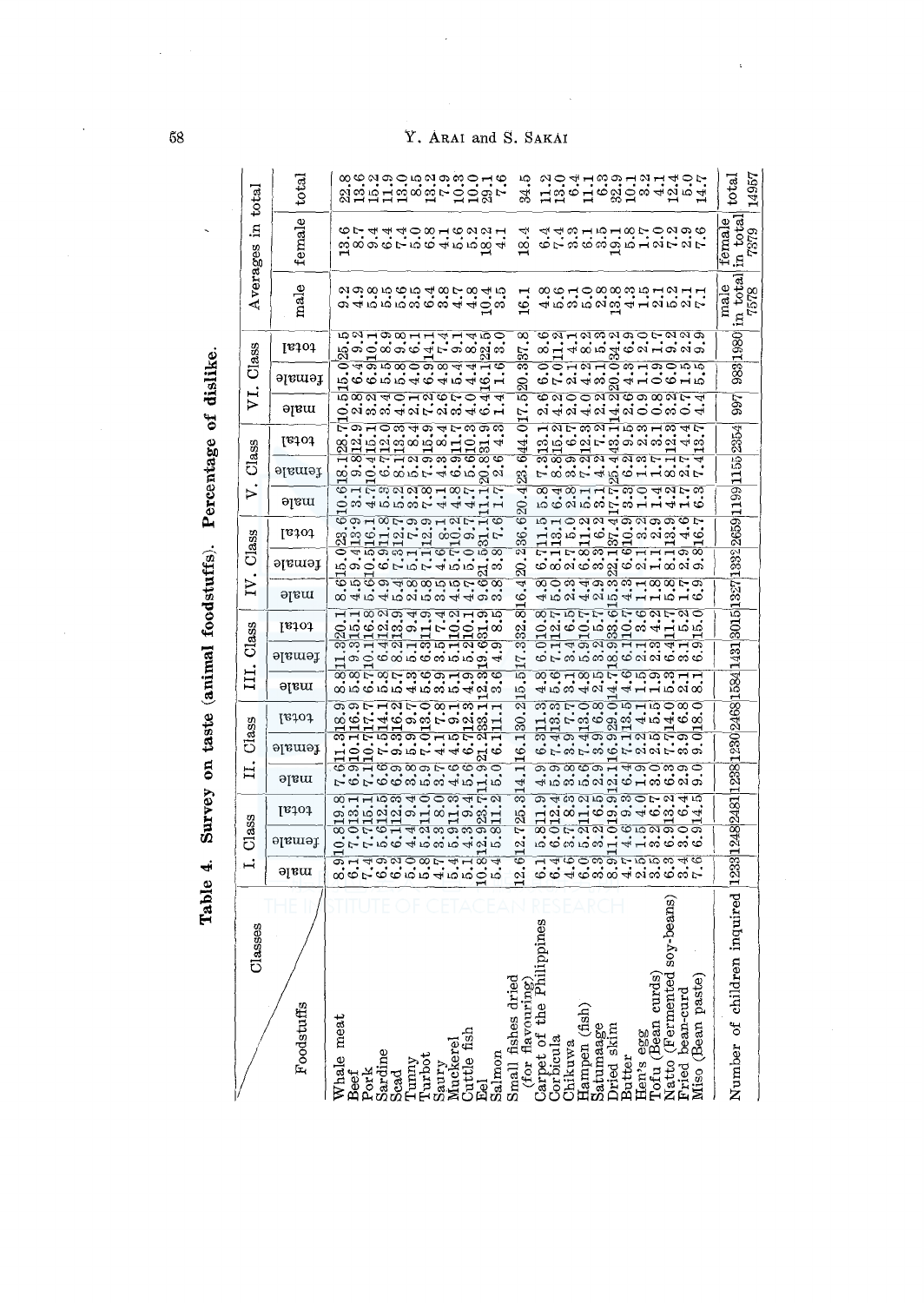concerned with the whale meat under the influence of the surroundings for a long time. This fact suggests us that the people who dislike whale meat may become fond of it, if they will be accustomed to eating of it. Hence we have endeavoured to know taste of the schoolchildren to many common foodstuffs.

a) Survey on school-children's taste to common animal foodstuffs.

This survey was performed in 14957 primary school-children. We requested the children to record on the inquiry papers whether they like or dislike each foodstuffs whose names were printed on it, under the guidance of the teachers.

The results are as shown in Table 4.

Generally speaking Table 4 indicates as follows:

The children in 4. or 5. class show a tendeney to the high percentage of disliking to a large majority of foodstuffs with some exception, children in 6. class, on the contrary, show lower percentage. Taken altogether, the percentage of disliking has a tendency to going down with the progress of the class. The percentage of disliking in female is commonly larger than in male, both in each class and in all the classes through. On an average, there are some foodstuffs which show significant high percentage of disliking, for instancs, Niboshi (dried small fisches for flavouring)  $(34.5\%)$ , dried skim  $(32.9\%)$ , eel  $(29.1\%)$ and whale meat  $(22.8%)$  etc..

In these four foodstuffs above mentioned, however, whale meat shows the lowest percentage.

b) Survey on school-chileren's taste to common vegetable foodstuffs.

The children of the primary school age have a tendency to dislike also some of the vegetable foodstuffs. We have accomplished this survey in 14060 primary school-children (see Table 5).

The results of this survey indicate that carrots, radishes, Welsh onions, Swedish turnips, edible burdocks are the vegetable foodstuffs for which a large number of the schoolchildren loose their taste. The percentage of disliking to edible burdocks is 22.2% and that to carrots is  $53.4\%$ . The percentages of disliking to onions, radishes, Welsh onions and Swedish turuips are situated between the two above mentioned, moreover the percentages for all these four are 27 and upwards.

c) Survey on school-children's taste to common vegetable foodstuffs cooked.

The grade of disliking to vegetable foodstuffs is different according to the variety of cooking, however carrots and onions etc. are on the whole hated by the school-children. We have investigated also this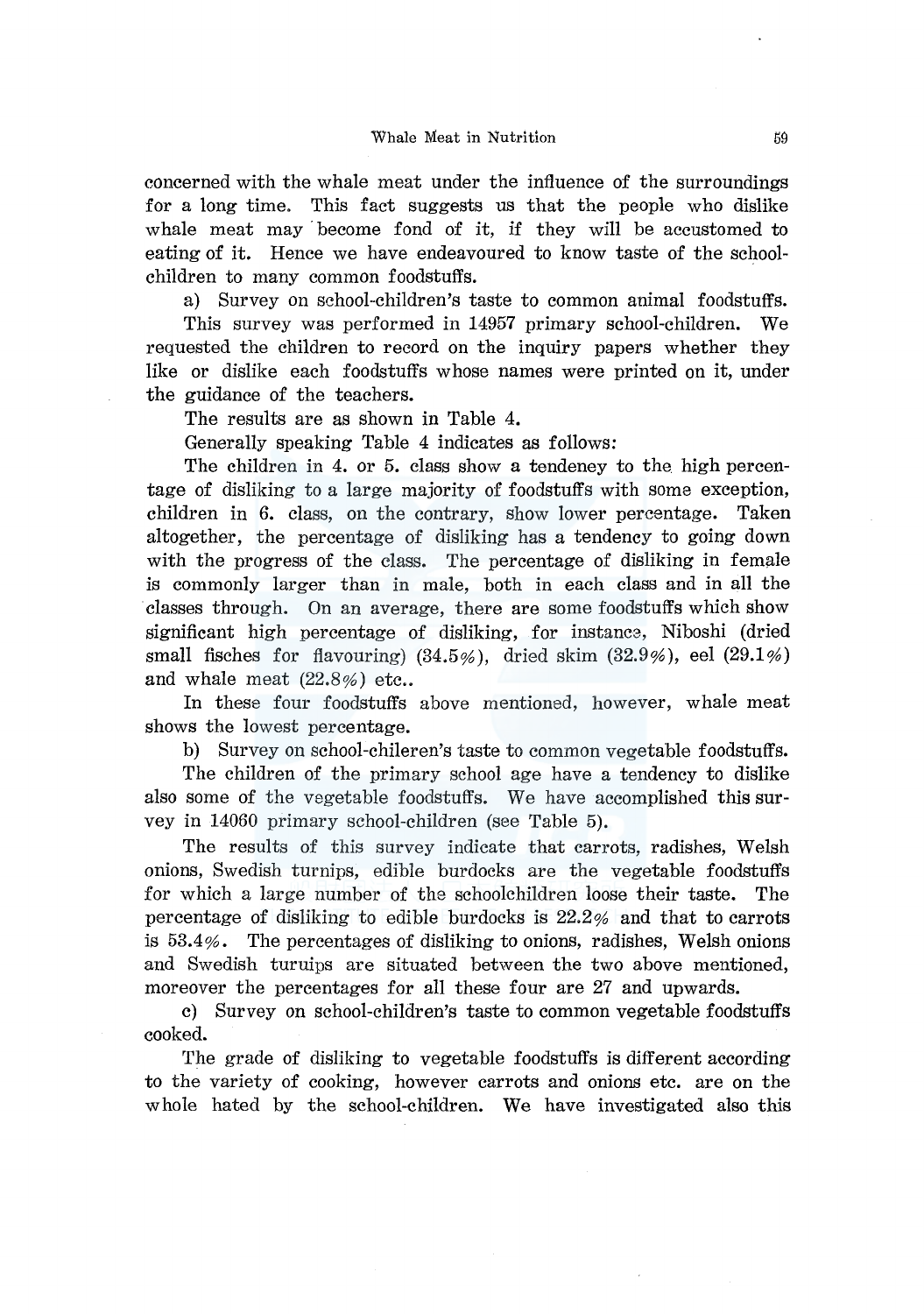| Sex etc.       |                                         |        | Female<br>Male |        |      | Total  |          |  |
|----------------|-----------------------------------------|--------|----------------|--------|------|--------|----------|--|
|                | Vegetables                              | number | %              | number | %    | number | %        |  |
|                | Carrots                                 | 3769   | 25.2           | 4224   | 28.2 | 7993   | 53.4     |  |
|                | Radishes                                | 3437   | 23.0           | 3543   | 23.7 | 6980   | 46.7     |  |
|                | Turnips                                 | 1925   | 12.9           | 2200   | 14.7 | 4125   | 27.6     |  |
|                | Edible Burdock                          | 1681   | 11.2           | 1640   | 11.0 | 3321   | 22.2     |  |
|                | Indian Lotus                            | 1079   | 7.2            | 1109   | .7.4 | 2188   | 14.6     |  |
|                | Potatoes                                | 716    | 4.9            | 712    | 4.8  | 1428   | 9.8      |  |
|                | Sweet Potatoes                          | 482    | 3.2            | 409    | 2.8  | 901    | 6.0      |  |
|                | Dasheen, Taro                           | 600    | 4.0            | 565    | 3.8  | 1165   | 7.8      |  |
| Vegetables     | Egg Plants                              | 1272   | 8.5            | 1128   | 7.5  | 2400   | 16.0     |  |
|                | Cucumbers                               | 467    | 3.2            | 351    | 2.3  | 818    | 5.5      |  |
|                | Pumpkins                                | 811    | 5.4            | 700    | 4.7  | 1511   | $10.1\,$ |  |
|                | Cabbage                                 | 796    | 5.4            | 859    | 5.7  | 1655   | 11.1     |  |
|                | Spinach                                 | 769    | 5.1            | 809    | 5.4  | 1578   | 10.5     |  |
|                | Sprouted Beans                          | 1424   | 9.5            | 1476   | 9.9  | 2900   | 19.4     |  |
|                | Welsh Onions                            | 2486   | 16.6           | 2893   | 19.3 | 5379   | 35.9     |  |
|                | Onions                                  | 3603   | 24.0           | 4140   | 27.8 | 7743   | 51.8     |  |
|                | Pears                                   | 153    | 1.0            | 178    | 1.2  | 331    | 2.2      |  |
| Fruits         | Apples                                  | 231    | 1.5            | 237    | 1.6  | 468    | 3.1      |  |
|                | Oranges                                 | 166    | 1.1            | 114    | 0.8  | 280    | 1.9      |  |
|                | Tomatoes                                | 760    | 5.1            | 702    | 4.7  | 1460   | 9.8      |  |
|                | Laminaria                               | 938    | 6.7            | 1000   | 7.1  | 1938   | 13.8     |  |
| Sea weeds      | Undaria                                 | 983    | 7.0            | 963    | 6.8  | 1946   | 13.8     |  |
|                | <b>Bread</b>                            | 428    | 2.8            | 537    | 3.6  | 965    | 6.4      |  |
|                | Rice-cake                               | 258    | 1.7            | 308    | 2.1  | 566    | 3.8      |  |
|                | Buckwheat Vermicelli                    | 686    | 4.6            | 900    | 6.0  | 1586   | 10.6     |  |
|                | Wheat Vermicelli                        | 1038   | 6.9            | 1208   | 8.1  | 2246   | 15.0     |  |
| Grain Products | Suiton (stock with back-<br>wheat-cake) | 2065   | 17.4           | 3033   | 20.3 | 5638   | 37.7     |  |

Table 5. Survey on taste (vegetable foodstuffs). Percentage of dislike in 14957 schoolchildren.

subject and the results are as shown in Table 6. In this table, concerning vegetables, the number of disliking children to all the children inquired and the number of disliking children of each cooked vegetable to the number of children who explains that they have a dislike for the original uncooked vegetable itself, are indicated in per cent.

 $=$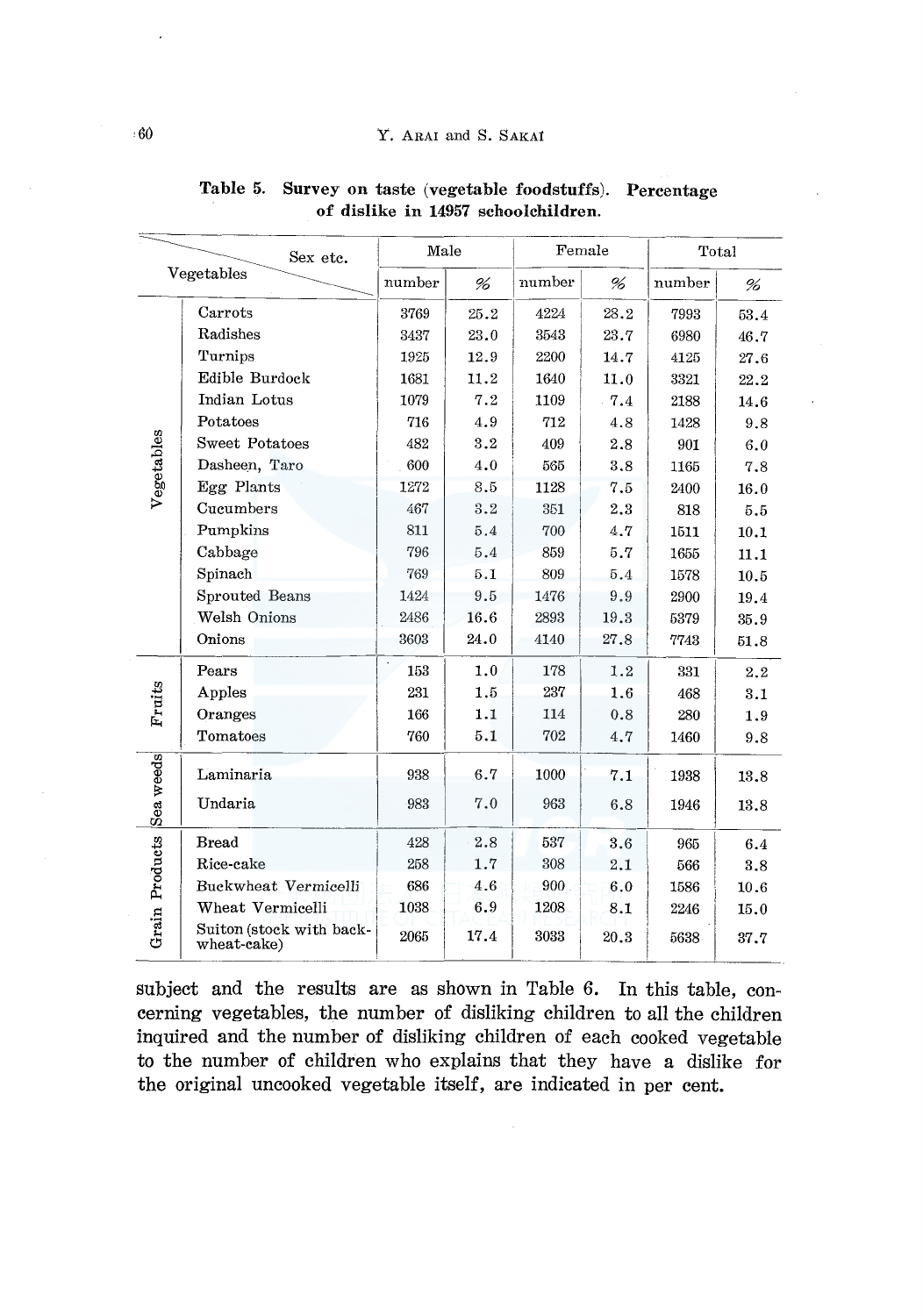| Sex, number,<br>%<br>Vegetables              |                | Number and Percentage of<br>disliking children to all the<br>children inquired |                |      | Number of disliking children<br>accordingly dishes to all the<br>no. of children who dislike<br>the very uncooked vegetables |       |  |  |
|----------------------------------------------|----------------|--------------------------------------------------------------------------------|----------------|------|------------------------------------------------------------------------------------------------------------------------------|-------|--|--|
| and dishes                                   | Male           | Female                                                                         | Total          | Male | Female                                                                                                                       | Total |  |  |
| Carrots                                      | (3769)<br>25.2 | (4224)<br>28.2                                                                 | (7993)<br>53.4 |      |                                                                                                                              |       |  |  |
| $\rm Fried$                                  | (1889)<br>13.4 | (2207)<br>15.7                                                                 | (4095)<br>29.1 | 23.6 | 27.6                                                                                                                         | 51.2  |  |  |
| Prepared with oil                            | (1781)<br>12.7 | (2126)<br>15.1                                                                 | (3907)<br>27.8 | 22.3 | 26.5                                                                                                                         | 48.9  |  |  |
| Gomokumeshi (boiled<br>rice with vegetables) | (1430)<br>10.2 | (1482)<br>10.5                                                                 | (2912)<br>20.7 | 17.9 | 18.5                                                                                                                         | 36.4  |  |  |
| Boild                                        | (2686)<br>19.1 | (2767)<br>(5453)<br>38.9<br>19.7                                               |                | 33.6 | 34.6                                                                                                                         | 68.2  |  |  |
| Onions                                       | (3603)<br>24.0 | (4140)<br>27.8                                                                 | (7743)<br>51.8 |      |                                                                                                                              |       |  |  |
| Prepared with oil                            | (1751)<br>12.4 | (2007)<br>14.3                                                                 | (3758)<br>26.7 | 22.6 | 25.9                                                                                                                         | 48.5  |  |  |
| Stock of soy paste                           | (1894)<br>13.5 | (2109)<br>15.0                                                                 | (4003)<br>28.5 | 24.5 | 27.2                                                                                                                         | 51.7  |  |  |
| <b>Boiled</b>                                | (1833)<br>13.0 | (2005)<br>14.3                                                                 | (3838)<br>27.3 | 23.7 | 25.9                                                                                                                         | 49.6  |  |  |
| Curried Stock                                | (1178)<br>8.4  | (1486)<br>10.6                                                                 | (2664)<br>18.9 | 15.2 | 19.2                                                                                                                         | 34.4  |  |  |
| Stew                                         | (1430)<br>10.2 | (1799)<br>12.8                                                                 | (3229)<br>23.0 | 18.5 | 23.2                                                                                                                         | 41.7  |  |  |
| Radishes                                     | (3437)<br>23.0 | (3543)<br>23.7                                                                 | (6980)<br>46.7 |      |                                                                                                                              |       |  |  |
| Boiled                                       | (2475)<br>17.6 | (2382)<br>16.9                                                                 | (4857)<br>34.5 | 35.5 | 34.1                                                                                                                         | 69.6  |  |  |
| Stock of soy paste                           | (1495)<br>10.6 | (1550)<br>11.0                                                                 | (3045)<br>21.7 | 21.4 | 22.2                                                                                                                         | 43.6  |  |  |
| $\operatorname{Grated}$                      | (1406)<br>10.0 | (1445)<br>10.3                                                                 | (2851)<br>20.3 | 20.1 | 20.7                                                                                                                         | 40.8  |  |  |
| Edible Burdock                               | (1681)<br>11.2 | (1640)<br>11.0                                                                 | (3321)<br>22.2 |      |                                                                                                                              |       |  |  |
| Kimpira (chopped bur-<br>dock fixed in oil   | (713)<br>5.1   | (621)<br>4.4                                                                   | (1334)<br>9.5  | 21.5 | 18.7                                                                                                                         | 40.2  |  |  |
| Boiled                                       | (1316)<br>9.3  | (1369)<br>9.7                                                                  | (2685)<br>19.0 | 39.6 | 41.2                                                                                                                         | 80.8  |  |  |

# Table 6. Survey on taste (Vegetables cooked). Percentage of dislike in 14060 schoolchildren (7140 male, 6920 female).

Parenthesized are the number of children inquired.

 $\sim$ 

l,

From the surveys (a, b, c), we can recognize that many food stuffs, both animal and vegetable, are hated by school-children, and not a few of them are more hated than whale meat is. When we knew, however,

 $\sim$ 

 $\sim$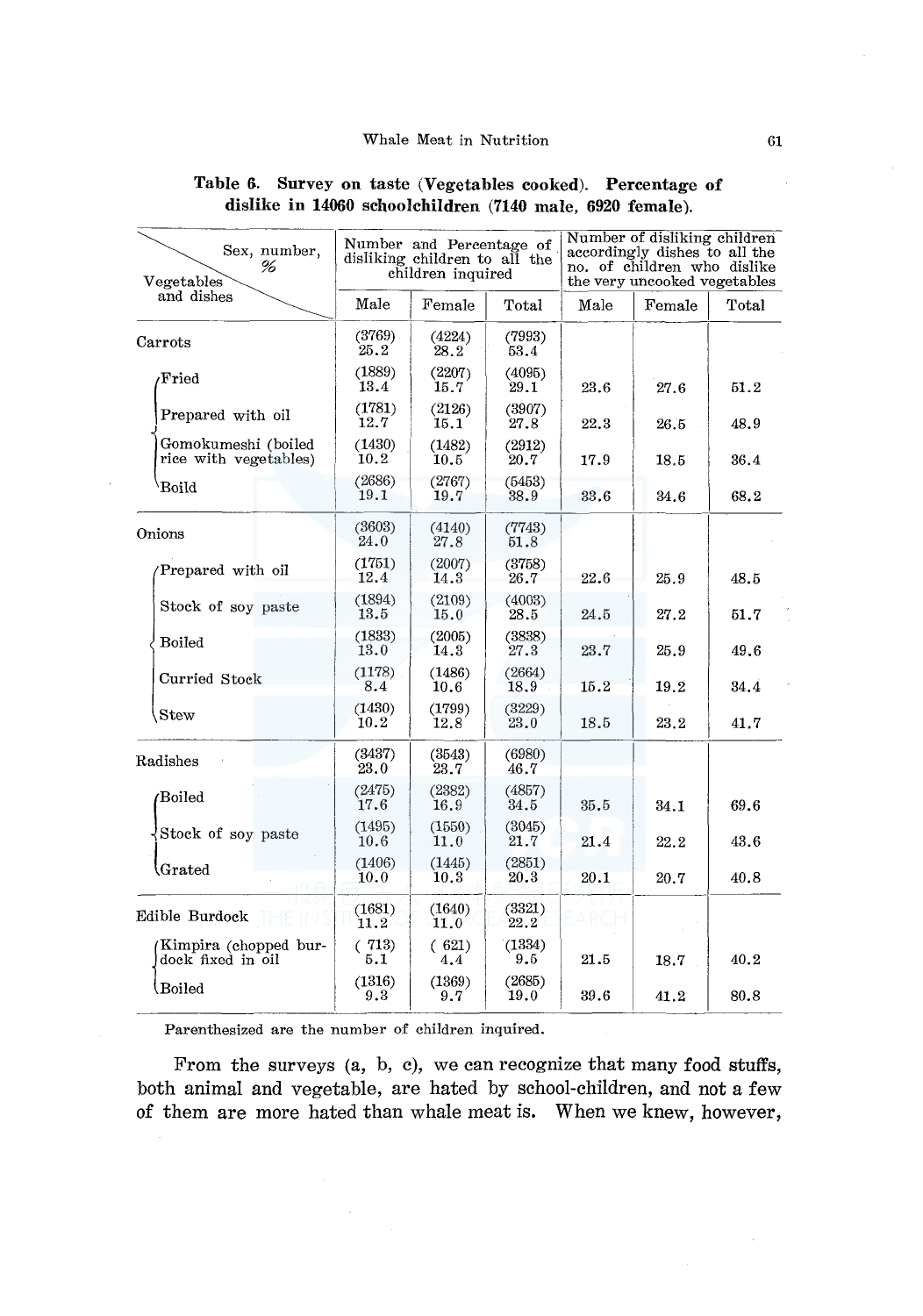that the disliking to whale meat is attributed to its particular odour, we must have views upon the importance of freshness, storage, transportation and cooking etc. of it. According to our opinion the disliking of school-children to whale meat will surely decrease in per cent and will approach the dislike level of beef and pork. In addition, we imagined that the number of disliking children includes the children of such kind who have a prejudice against whale meat. It can be easily thought that these children might have been affected by their daily home life.

This is why we have arranged the results of our survey according to the schools.

d) Survey on school-children's taste to foodstuffs according to the schools.

We have calculated numerically the number of children who like or dislike whale meat according to schools. The following statistics (Table 7.) are furnished by us.

As shown in Table 7, eighteen primary schools were concerned in this statistics. In every school the number of children who dislike meat is larger in percent in female than in male.

On the whole the percentage of disliking to whale meat is larger than to beef. The percentages of dislike to beef, pork and whale meat which are found in the children of the primary schools named Masago, Toyokawa, Hokei, Toyotama and Haneda are almost alike. The percentages of dislike to whale meat in Morimura (in residential quater), Hisamatsu (in the place where the government office center and commercial district lie), Yakumo in residential quater) and Seikwa (in commercial district) are markedly large and those in Otsuka school for the deaf, Shakujii (in agricultural district) and Kurihara (in agricultural and factory district) are relatively small. This difference may be caused by the standard of living of the children. Generally speaking the children attending to the former live in luxury and those attending to the latter live economically. For instance the Morimura primary school is well-known as one of the luxurious schools.

And the children in such a school as the Shakujii which is in agricultural district can not but to lead a indigent life.

If it is really so, the decrease of the grade and percentage of disliking of children to whale meat will become possible owing to the future study of cooking and getting the children accustomed to whale meat.

We lay emphasis on our opinion that all these matters are entirely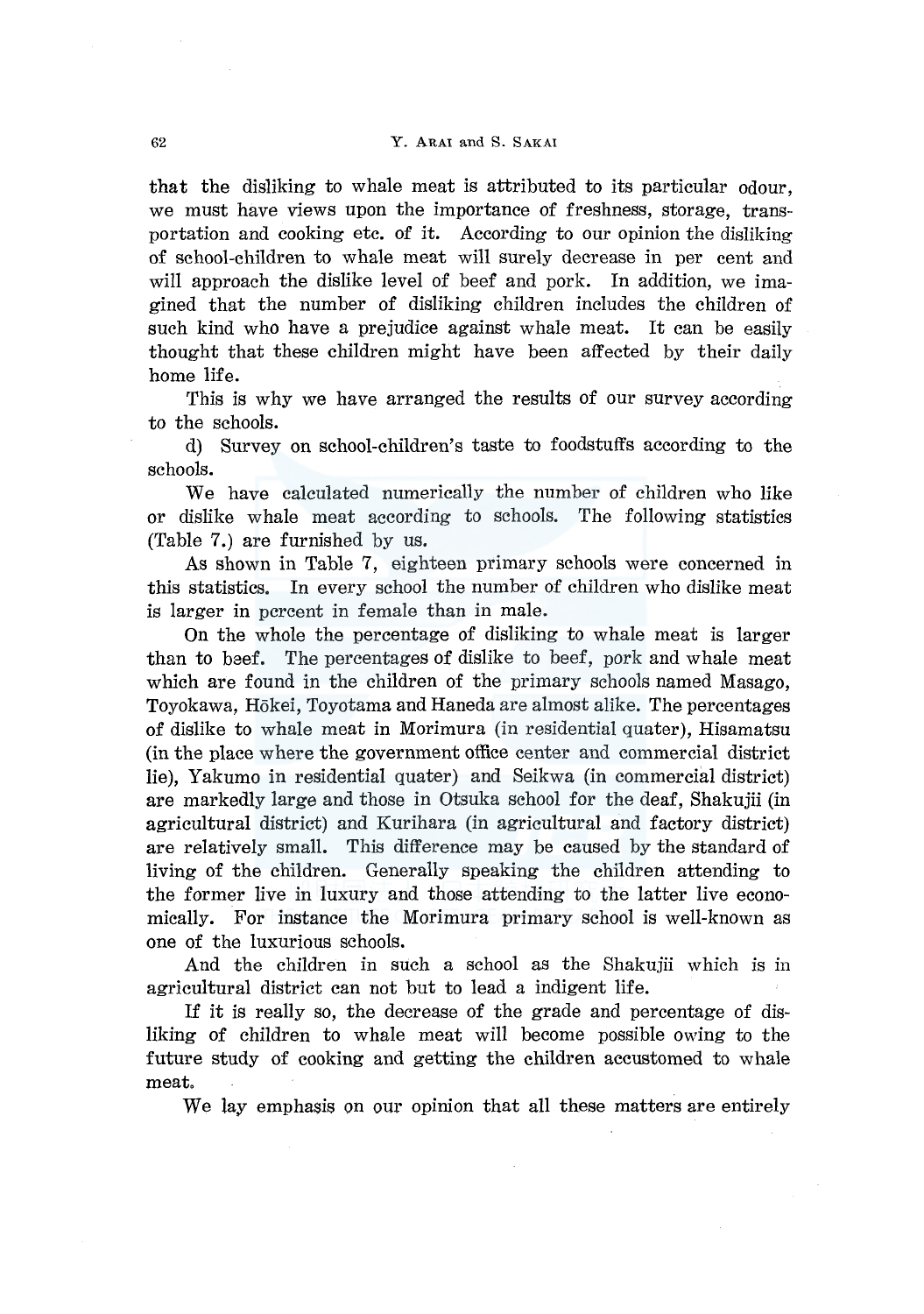|     |                                                      |                    |                       |      | Pork              | Beef      |                    |       | Whale Meat         |       |
|-----|------------------------------------------------------|--------------------|-----------------------|------|-------------------|-----------|--------------------|-------|--------------------|-------|
|     | Location                                             | Sex                | Number of<br>children |      | %                 | %         | %                  | Total | %                  | Total |
|     | of school                                            |                    |                       |      |                   |           |                    |       |                    |       |
| 1.  | Showa School<br>(Chūō)                               | 含<br>우             | 202)<br>224f          | 426  | 7.77<br>$13.62\,$ | $21.36\,$ | 7.27<br>12.68      | 19.95 | 9.13<br>17.06      | 26.19 |
| 2.  | Hisamatsu Sch.<br>(Chūō)                             | <b>今</b>           | 576)<br>582)          | 1158 | 7.51<br>$13.56\,$ | 21.07     | 5.61<br>10.27      | 15.88 | 13.73<br>22.28     | 36.01 |
| 3.  | Seikwa Sch.<br>(Daitō)                               | \$                 | 397<br>367 (          | 764  | 6.67<br>11.25     | 17.93     | 6.02<br>11.26      | 17.28 | 11.39<br>17.01     | 28.40 |
| 4.  | Masago Sch.<br>(Bunkyō)                              | $\hat{\mathbb{S}}$ | 516)<br>503f          | 1019 | 6.19<br>8.63      | 14.82     | 4.61<br>8.44       | 13.28 | 5.99<br>8.63       | 14.62 |
| 5.  | Toyokawa Sch.<br>(Kita)                              | \$                 | 468)<br>460 f         | 928  | 5.50<br>10.24     | 15.74     | 5.50<br>11.52      | 17.02 | 6.36<br>11.85      | 18.21 |
| 6.  | Oshima Sch.<br>$(K\bar{o}t\bar{o})$                  | 含                  | 669)<br>680 i         | 1349 | 5.27<br>10.00     | 15,27     | 1.04<br>9.19       | 10.23 | 6.97<br>13.49      | 20.46 |
| 7.  | Toyama Sch.<br>(Shinjuku)                            | \$                 | 4381<br>459 (         | 897  | 5.91<br>12.26     | 18.17     | 4.57<br>11.26      | 15.83 | 12.04<br>19.96     | 32.00 |
| 8.  | Yakumo Sch.<br>(Meguro)                              | 含                  | 745)<br>6921          | 1437 | 5.15<br>10.02     | 15.17     | 3.65<br>7.79       | 11.44 | 10.92<br>18.72     | 29.64 |
| 9.  | IV. Suginami Sch.<br>(Suginami)                      | 含                  | 526)<br>505f          | 1031 | 5.24<br>9.21      | 14.45     | 4.08<br>8.43       | 12.51 | 6.79<br>12.12      | 18.91 |
| 10. | Kurihara Sch.<br>(Adachi)                            | 含                  | 268<br>319f           | 587  | 6.64<br>3.07      | 9.71      | 6.64<br>5.11       | 11.75 | 6.30<br>10.22      | 16.52 |
| 11. | Öizumi Sch.<br>(Nerima)                              | 今                  | 129)<br>104)          | 233  | 8.16<br>9.26      | 15.45     | 11.16<br>$15.02\,$ | 26.18 | 14.16<br>9.01      | 23.17 |
| 12. | Shakujii Sch.<br>(Nerima)                            | 含                  | 6211<br>506           | 1127 | 4.95<br>5.03      | 9.98      | 5.74<br>6.26       | 12.00 | 6.26<br>6.89       | 13.15 |
| 13. | Hökei Sch.<br>(Nerima)                               | 今<br><b>우</b>      | 212)<br>243 (         | 455  | 8.36<br>14.05     | 22.41     | 8.34<br>16.04      | 24.40 | 4.06<br>16.05      | 20.11 |
| 14. | Toyotama Sch.<br>(Nerima)                            | $\frac{1}{2}$      | 278<br>274f           | 552  | 7.46<br>10.45     | 18.00     | 5.64<br>12,72      | 18.36 | 7.09<br>11.09      | 18.18 |
| 15. | Haneda Sch.<br>(Ota)                                 | $\frac{1}{2}$      | 8881<br>904 f         | 1792 | 6.14<br>8.59      | 14.73     | 5.36<br>6.75       | 12.11 | 6.14<br>7.87       | 14.01 |
| 16. | Morimura Sch.<br>(Minato)                            | $\hat{P}$          | 169)<br>206 (         | 375  | 4.80<br>10.67     | 15.47     | 4.47<br>8,80       | 12.27 | 17.86<br>38.14     | 56.00 |
| 17. | Otsuka Sch. for<br>deaf (Toshima)                    | $\hat{P}$          | 64)<br>55             | 119  | 4.20<br>4.20      | 8.40      | 1.68<br>2.52       | 4,20  | $\bf 2.51$<br>8.41 | 10.92 |
|     | Attached Sch. to<br>18. Educatinal Univ.<br>(Bunkyō) | $\frac{1}{2}$      | 412)<br>296 f         | 708  | 6.47<br>7.01      | 13.48     | 4.62<br>5.19       | 9.81  | 15.42<br>9.96      | 25.38 |
|     | Averages                                             |                    |                       |      | 6.24<br>9.39      | 15.63     | 5.33<br>9.35       | 14.68 | 9.06<br>14.38      | 23.44 |

# Table 7. Survey on taste (according to schools). Percentage of dislike.

Names of wards are parenthesized.

applicable not only to children but also to adults.

 $\ddot{\phantom{a}}$ 

From our point of view, it is of deep significance to inquire into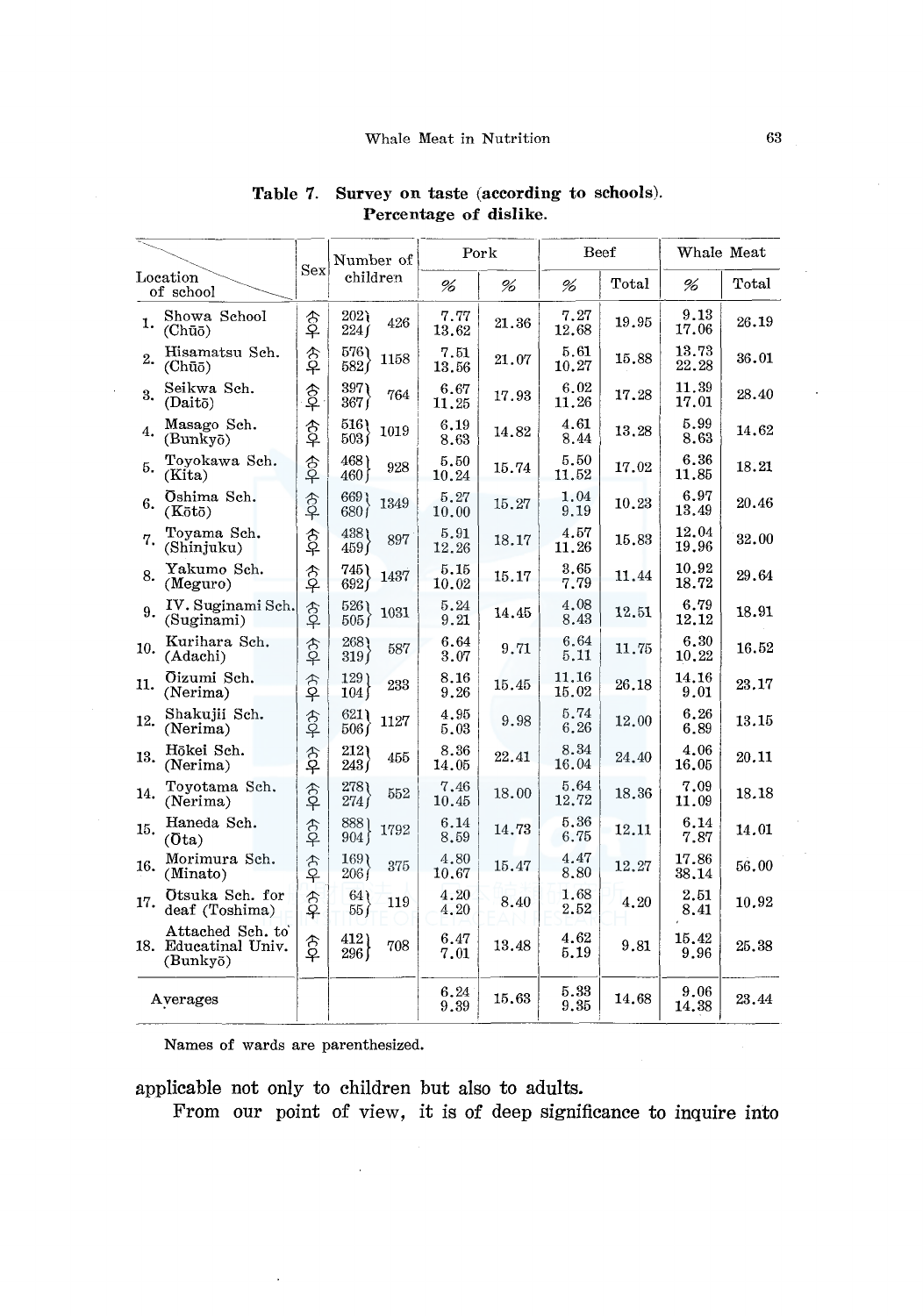the dressing of whale meat which may be one of the valuable sources of animal proteins of our diets.

#### 6. Cooking of whale meat

In order to supply Japanese diet with protein, we have engaged both in the study on cooking of whale meat and in the nutritive utilization of various organs of whales. At first, Arai, one of the authors tried to eat almost all the organs which are denoted in Table 1.

From this trial we knew that nearly all the organs can be made use of, though they differ on taste.

Among the organs concerned lungs and penes are so much tough that we can not chew them off, so far as they are commonly cooked.

The kidney, liver and heart etc. are, however, eatable with some relish. Intestines of the blue and fin whale are considerably delicious, though they are a little stiff. When they are steamed or boiled or roasted, they give out the perfume which has a remarkable resemblance to an ear-shell boiled or steamed. Some people are very fond of these boiled intestines notwithstanding slightly rough taste compared with pigs' entestines which are eaten to some extent by way of roasting (roasted pigs' intestines are sold under the name of "Yakitori" which is meant by roast fowl).

The people in Nagasaki district have for a long time used to eat the intestines of whales: intestines boiled and sliced are eaten as vinegard dishes. The intestines of animals are in general long, so they are called "Hyakuhiro" in Japanese which is meant by a hundred fathoms. Especially the intestines of whales are long and big, and they are welcomed as a sign of enlarging. This is why the Nagasaki people have used to eat the whale intestines in honour of the New Year.

The whale meat, which is brought back frozen from the Antarctic Ocean, is nice, even if it is eaten raw. "Sashimi" of whale meat is well-known ·among men of the world (the literal meaning of Japanese "Sashimi" is sliced raw fish meat). The fresh whale meat has no disagreeable odour.

We have found a new method of cooking to serve nice dishes of whale meat.

Whale meat (frozen meat is the best) is thrown in a pan or a pot, added a small amount of salt and water, heated and boiled till the last drop of water volatilizes and the meat is a little burnt. Then we can obtain a lump of meat whose surface is rather brown or black. When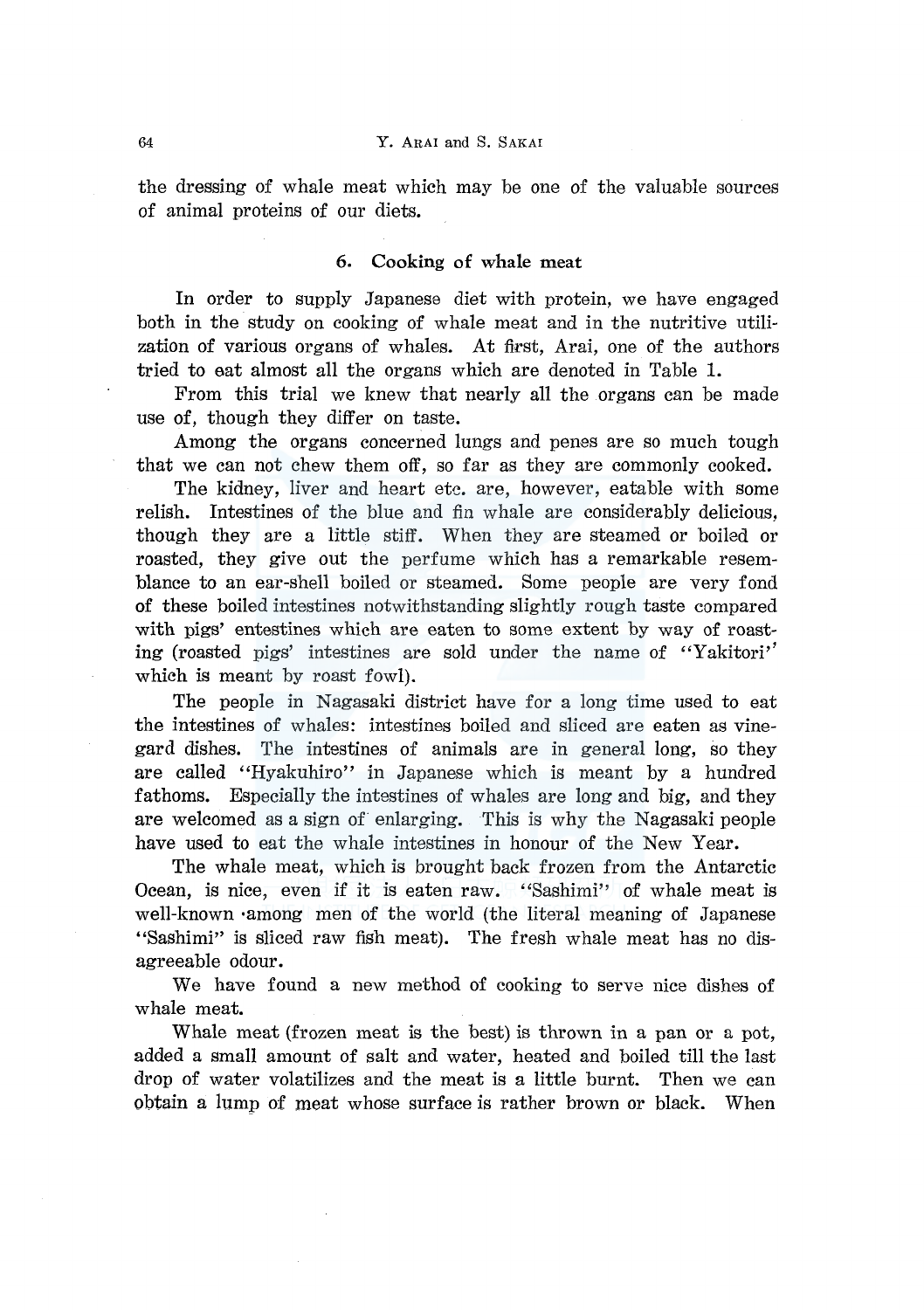we deal with the meat in such procedure, it increases it's delicacies very much, and no bad odour is smellt by us. It is true that the procedure gives rise to a special kind of nice sweet taste of the meat, although the mechanism of it is not yet clear.

Such a whale meat can be palatably used for many kinds of dishes in European, Chinese and Japanese styles.

If this meat is sliced and seasoned with bitter orange juice, or ginger soy, or grated radish and soy etc., it tastes very nice.

Furthermore, this meat can, for some time, be preserved without putrefaction and be used cutting at one's request.

The refrigerated meat sliced is a dainty if it is eaten as one grills on a iron plate after the roasting of the duck meat in a hunting ground. Such a method of cooking is called "Karibayaki" in Jananese; "Kariba" is meant by hunting ground and  $\mathbf{Y}_{ik}$  is the roasting.

A bun, stuffed with minced intestine or liver which are flavoured with suitable spices, is also good.

We know still more cookings of whale meat, but we have to abbreviate detailed descriptions for further particulars of cooking of it so as this paper not to be lengthened. And we will mention the results . of the survey concerning the taste of the school-children for whale meat cooked.

We have been interested in knowing how much do the schoolchilden really eat the whale meat cooked. In July and September 1951 we picked up 5 primary schools and selected 20 children (male and female 10 respectively) of each class (l.-6. class). Then we offered these children several test dishes of whale meat and had the returns, whether they ate the dishes with relish or not, written on inquiry papers. Selected primary schools are as follows:

The Second Takinogawa school (Kita), Akabane school (Minato), the Second Nerima school (Nerima), the Fifth Suginami school (Suginami), Haneda school (Ota).

(Parenthesized are names of wards)

Bills of fare for the test dishes, as the first attempt, are 8 in all as shown in Table 8.

Any two or three of them are adopted in each school.

From Table 8 and 9 we knew that the percentages of like or dislike are much influenced by cookery of foodstuffs. For instance, the stew made direct from raw whale meat was received unfavourably by the school children, while those from boiled whale meat caught the fancy of themselves. Whale bacon with cabbage, whale meat with mashed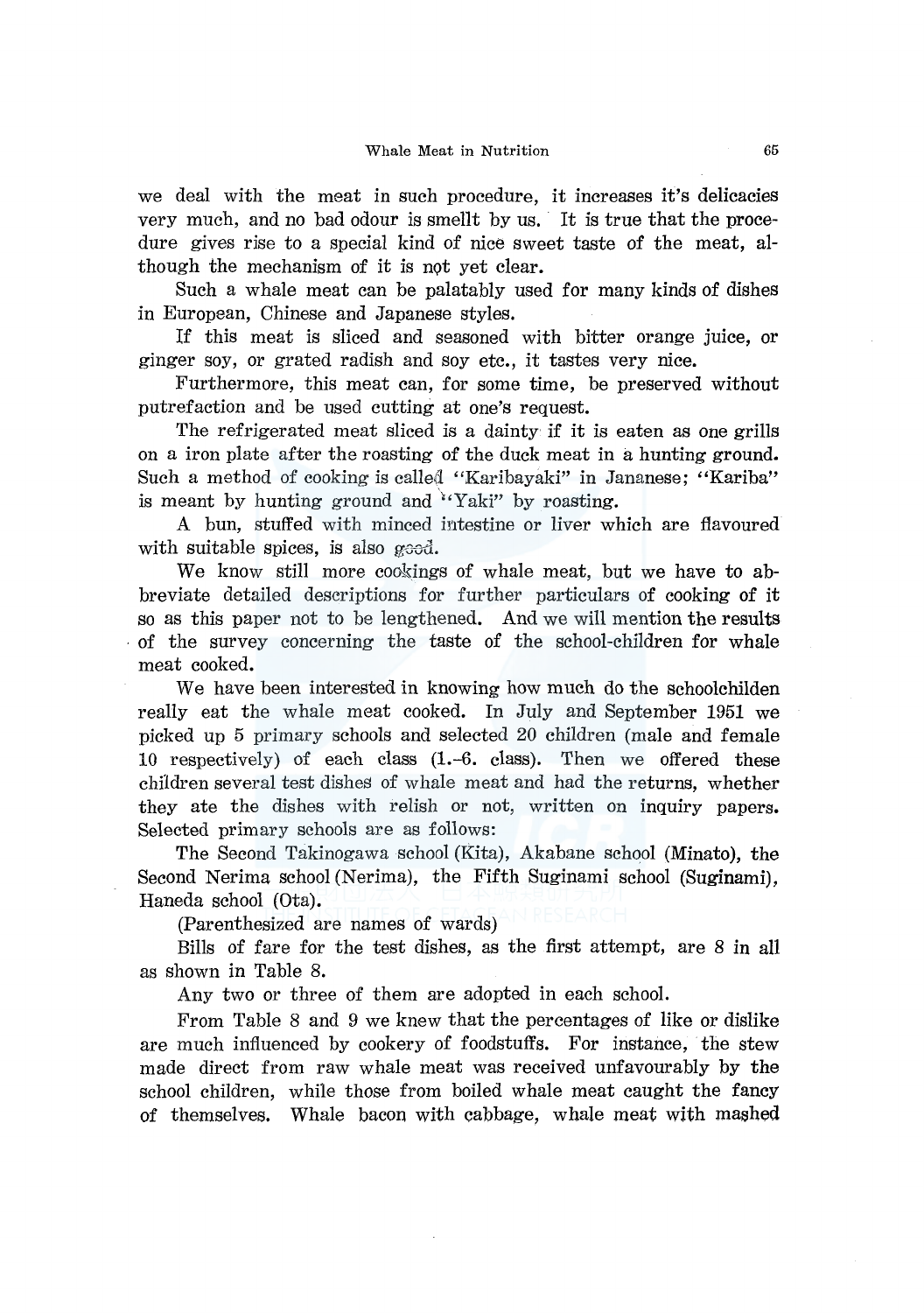#### Y. ARAI and S. SAKAI

÷.

| Name of<br>dishes                                                                                                       | Name of food-<br>materials                                                                            | Quantity<br>g                                                            | Name of<br>dishes                              | Name of food-<br>materials                                                                                       | Quantity<br>g                                      |
|-------------------------------------------------------------------------------------------------------------------------|-------------------------------------------------------------------------------------------------------|--------------------------------------------------------------------------|------------------------------------------------|------------------------------------------------------------------------------------------------------------------|----------------------------------------------------|
| Stew                                                                                                                    | Whale meat boiled<br>plain<br>Potato<br>Carrot<br>Onion<br>Dried skim<br>Wheat flour<br>Oil           | 30<br>80<br>$\overline{30}$<br>$50\,$<br>7<br>$\frac{5}{3}$              | Bacon<br>Saled<br>Whale<br>with                | Whale bacon<br>Potato<br>Carrot<br>Cucumber<br>Wheat flour<br>Dried skim<br>Onion<br>Oil                         | 20<br>100<br>30<br>30<br>10<br>5<br>a little<br>4  |
| $\begin{bmatrix} \text{boiled meat} \\ \text{and other} \\ \text{foodstuffs} \end{bmatrix}$<br>Gomokuni<br>(boiled meat | Sumitazuke (whale<br>meat boiled)<br>Potato<br>Carrot<br>Onion<br>Oil                                 | 25<br>100<br>50<br>50<br>3                                               | Whale Bacon<br>with Cabbage                    | Whale bacon<br>Cabbage<br>Potato<br>Onion<br>Wheat flour<br>Dried skim<br>Carrot                                 | 20<br>30<br>50<br>50<br>10<br>$\overline{5}$<br>50 |
| with mashed<br>Whale meat                                                                                               | Whale meat minced<br>Potato<br>Carrot<br>Onion<br>Dried skim<br>Oil                                   | 20<br>100<br>30<br>$30\,$<br>15<br>$\overline{4}$                        | Curried Stock<br>with Whale Meat               | Whale meat (tinged<br>with red)<br>Potato<br>Carrot<br>Cabbage<br>Onion                                          | 16<br>80<br>20<br>$20\,$<br>$30\,$                 |
|                                                                                                                         | Whale meat (tinged<br>with red)                                                                       | 15                                                                       |                                                | Wheat flour<br>Oil                                                                                               | 10<br>3                                            |
| Stew with vegetables<br>and whale meat boiled                                                                           | Sugar<br>$\bf So\bar{y}$<br>Radish<br>Potato<br>Carrot<br>Cabbage<br>Wheat flour<br>Dried skim<br>Oil | 5<br>30<br>${\bf 20}$<br>$\frac{20}{30}$<br>${\bf 10}$<br>$\frac{22}{3}$ | Meat<br>Chinese<br>style<br>Whale<br>boiled in | Whale meat (tinged<br>with red)<br>Minced pork<br>Potato<br>Carrot<br>Welsh Onion<br>Wheat flour<br>Sugar<br>Oil | 16<br>5<br>$50\,$<br>20<br>15<br>5<br>3<br>3       |

# Table 8. Menu of dishes (whale meat was used as a principal foodstuff).

Table 9. Survey on taste (according to dishes in which whale meat was used as a principal foodstuffs). Percentage of dislike.

| Names<br>of dishes                                         | Whale meat!<br>used | Like<br>% | Dislike<br>% | Number<br>оf<br>children<br>inquired | Name of schools     |
|------------------------------------------------------------|---------------------|-----------|--------------|--------------------------------------|---------------------|
| Stew                                                       | Boiled plain        | 87        | 13           | 568                                  | II. Takinogawa Sch. |
| $\overline{u}$                                             | $\prime$            | 79        | 21           | 1408                                 | Akabane Sch.        |
| $\boldsymbol{\eta}$                                        | $\boldsymbol{r}$    | 63        | 37           | 541                                  | II. Nerima Sch.     |
| $\boldsymbol{\theta}$                                      | Raw                 | 36        | 64           | 1300                                 | V. Suginami Sch.    |
| Gomokuni (boiled meat Sumitazuke)<br>and other foodstuffs) | (boiled)            | 67        | 33           | 568                                  | II. Takinogawa Sch. |
| $\boldsymbol{H}$                                           | $\theta$            | 74        | 26           | 1408                                 | Akabane Sch.        |
| $\theta$                                                   | $\theta$            | 85        | 15           | 541                                  | II. Nerima Sch.     |

 $\bar{z}$